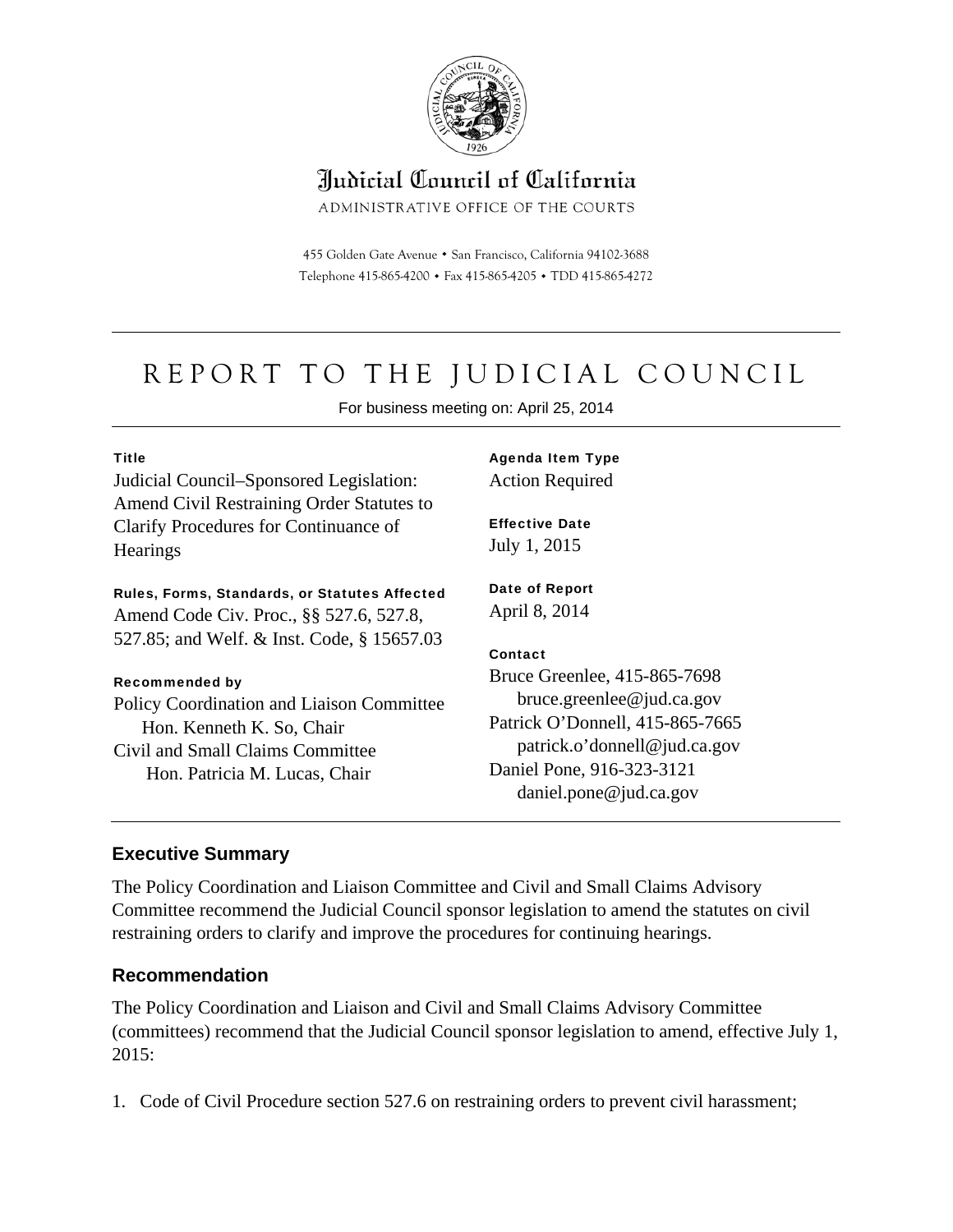- 2. Code of Civil Procedure section 527.8 on restraining orders to prevent workplace violence;
- 3. Code of Civil Procedure section 527.85 on restraining orders to prevent private postsecondary school violence; and
- 4. Welfare and Institutions Code section 15657.03 on restraining orders to prevent elder and dependant adult abuse.

The text of the amended statutes is attached at pages 9–11.

### **Previous Council Action**

In 2010, the Judicial Council sponsored legislation that resulted in an extensive revision of the statutes providing for restraining orders to prevent civil harassment, workplace violence, private post-secondary school violence, elder and dependent adult abuse, domestic violence, and juvenile violence. (See Assem. Bill 1596; Stats. 2010, ch. 572.) The legislation created greater consistency in procedure and practices, eliminated many unnecessary statutory differences, filled in procedural gaps, clarified uncertain matters, and generally improved the statutes that relate to protective orders.

### **Rationale for Recommendation**

#### **Statutory amendments: continuances**

One important area that remained unaddressed in the 2010 legislation was the law on reissuing temporary restraining orders and continuing hearings. The statutes on these matters were not amended to reflect best practices or to be consistent across all different case types. Indeed, for civil (i.e., non-domestic violence and non-juvenile) restraining orders, the provisions on continuances remain in the rules of court rather than in the codes.<sup>1</sup>

For cases involving civil harassment, workplace violence, private post-secondary school violence, and elder and dependent adult abuse, the protective order statutes currently provide a procedure for petitioners to request the reissuance of a temporary order.<sup>2</sup> A rule of court provides a procedure for respondents to request a continuance.<sup>3</sup>

<sup>3</sup> Cal. Rules of Court, rule 3.1152(e) provides:

#### **(e) Continuance**

<sup>&</sup>lt;sup>1</sup> See Cal. Rules of Court, rule 3.1152 [This rule applies to requests for protective orders under Code of Civil Procedure sections 527.6, 527.8, and 527.85, and Welfare and Institutions Code section 15657.03].

<sup>&</sup>lt;sup>2</sup> The statutory provisions for reissuance (Code Civ. Proc., §§ 527.6(o), 527.8(o), 527.85(o); Welf. & Inst. Code, § 5657.03(m)) provide:

 <sup>(1)</sup> The court may, upon the filing of a declaration by the petitioner that the respondent could not be served within the time required by statute, reissue an order previously issued and dissolved by the court for failure to serve the respondent. The reissued order shall remain in effect until the date set for the hearing.

 <sup>(2)</sup> The reissued order shall state on its face the date of expiration of the order.

A respondent may request continuance of the hearing upon a showing of good cause. If the court in its discretion grants the continuance, any temporary restraining order that has been granted remains in effect until the end of the continued hearing unless otherwise ordered by the court.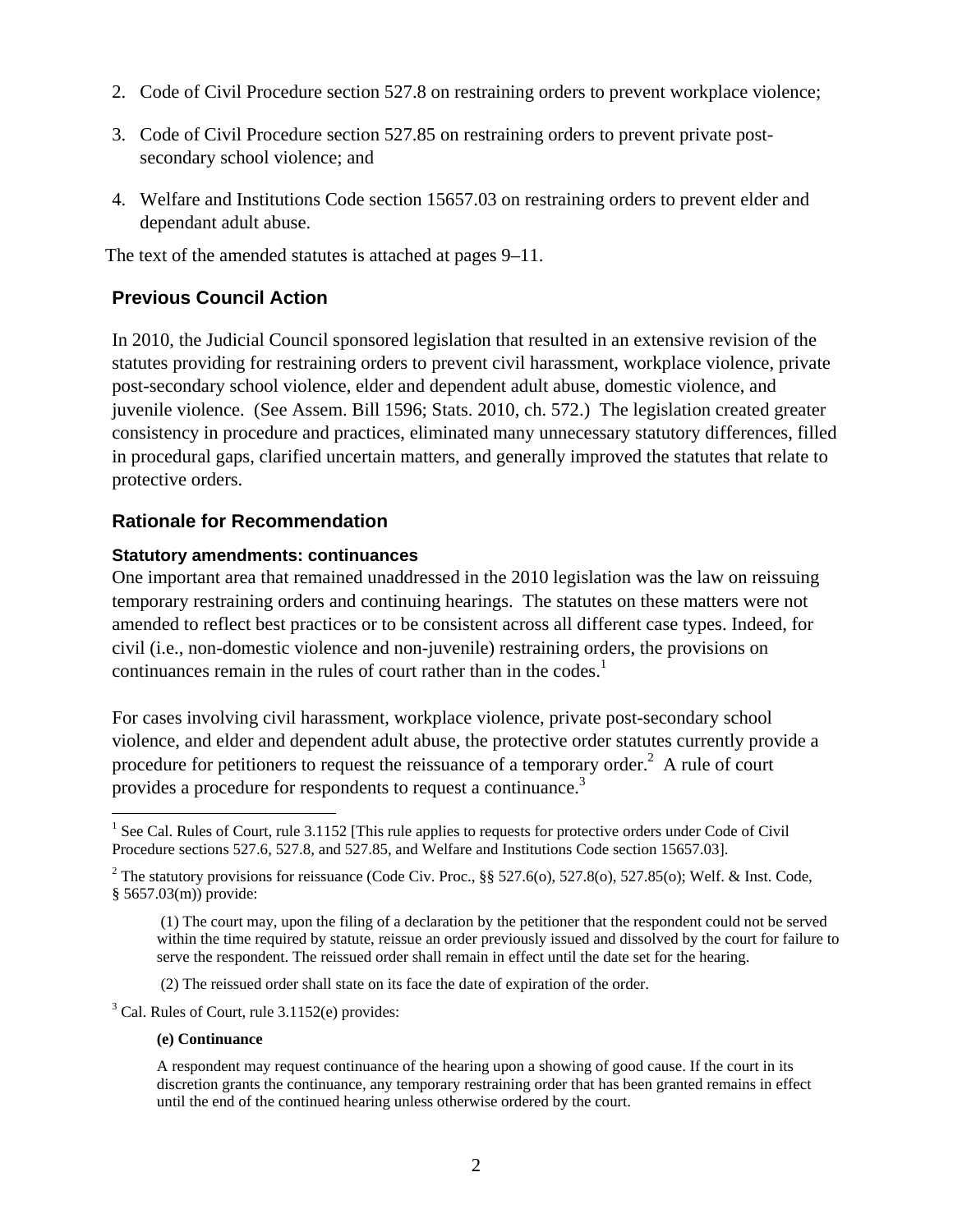The committees recommend that the civil restraining order statutes be amended to include clear, consistent, and effective procedures for continuing hearings. Specifically, this proposal would amend the civil restraining order statutes to eliminate the current provisions concerning the reissuance of temporary orders and replace them with new provisions providing a procedure for continuance of hearings. The amendments would benefit the public and the courts by providing simpler, improved means for requesting, and ruling on requests for, continuances in sensitive proceedings involving significant numbers of self-represented litigants.

The new provisions to be placed in each of the restraining order statutes would read as follows:

- (1) Either party may request a continuance of the hearing which the court shall grant on a showing of good cause. The request may be made in writing before or at the hearing or orally at the hearing. The court may also grant a continuance on its own motion.
- (2) If the court in its discretion grants the continuance, any temporary restraining order that has been granted remains in effect until the end of the continued hearing unless otherwise ordered by the court. In granting the continuance, the court may modify or terminate the temporary restraining order.

This continuance provision is based on current rule 3.1152(e), but would apply to both petitioners and respondents. It would allow either party to request a continuance, and require a showing of good cause. The request could be made in writing either before or at the hearing, or orally at the hearing. A court could also grant a continuance on its own motion. Any temporary restraining order that had been granted would remain in effect until the end of the continued hearing unless otherwise ordered by the court. The provision would also allow the court to modify or terminate the temporary restraining order when granting a continuance.

If this new provision on continuances is added to the codes, the current reissuance procedure in rule 3.1152 for petitioners would no longer be necessary and should be repealed. The existing reissuance procedure has been problematic. It limits the ground for a reissuance to the inability to serve the respondent with the moving papers within the time allowed by statute, and provides that reissuances apply only to orders previously dissolved for failure to serve the respondent. This means that a petitioner cannot request a reissuance before a temporary restraining order has been "dissolved by the court," which is not a good or safe practice.<sup>4</sup> There is no statutory provision for continuing a pending hearing and keeping the temporary restraining order in place until the new hearing date.

 $\overline{a}$ 

<sup>&</sup>lt;sup>4</sup> In fact, temporary restraining orders are seldom "dissolved by the court." They end because the expiration date passes without the need for any affirmative judicial step or "dissolution." Therefore, under current law, a temporary restraining order cannot be reissued until after the original hearing date has come and gone and the temporary restraining order has expired.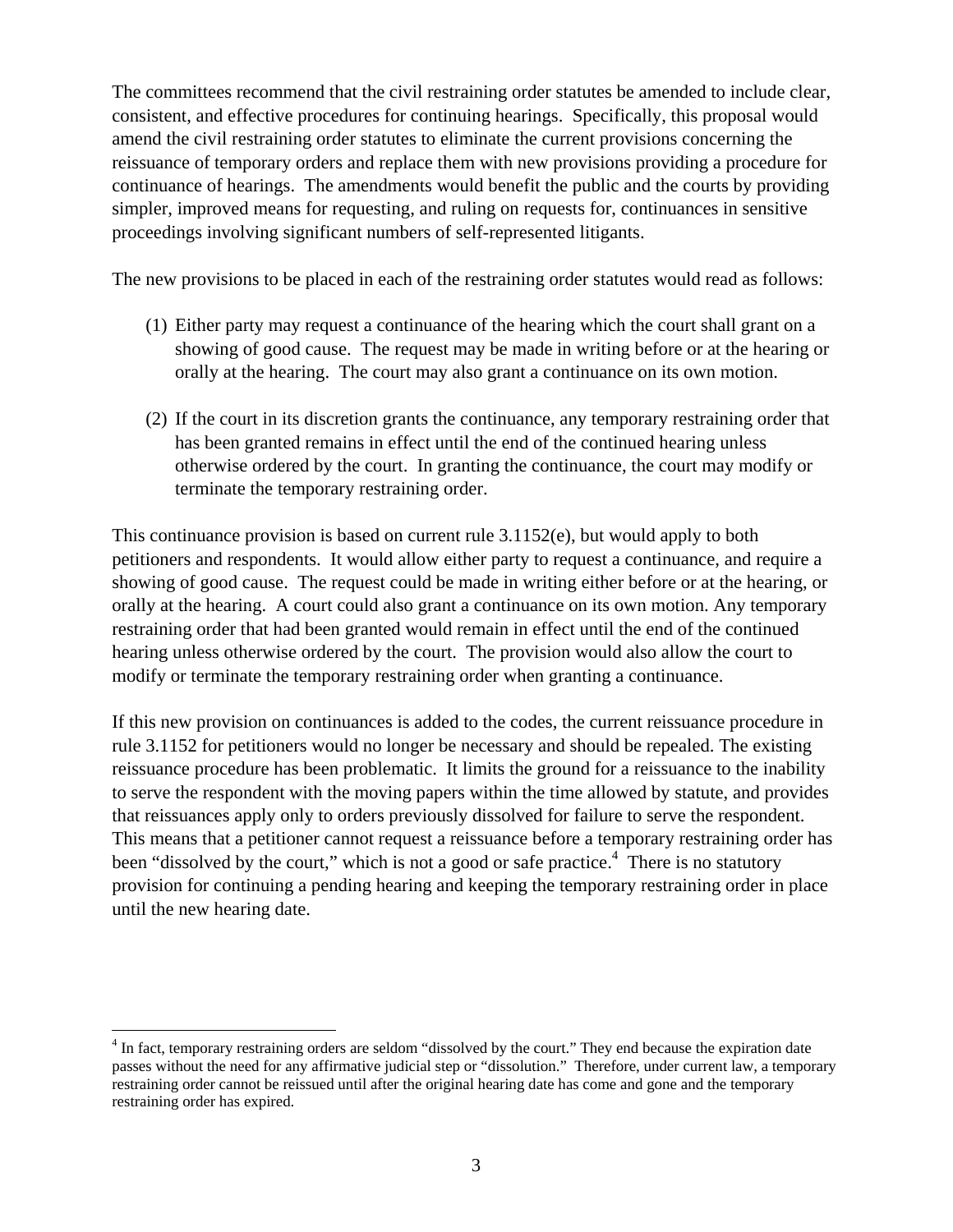The committees recommend that the legislation have an effective date of July 1, 2015.<sup>5</sup> This will provide sufficient time to rename and revise the Judicial Council forms used for reissuances and continuances to fully implement the legislation. If the proposed new provision is added to the codes on restraining orders, rule 3.1152(e) on continuances would be repealed, effective July 1, 2015, because the substantive provisions on continuances would be in all the applicable statutes.

### **Additional statutory amendment: technical correction to Code Civ. Proc. § 527.6(n)**

Last year, Assembly Bill 499 (Stats. 2010, ch. 158)<sup>6</sup> amended Code of Civil Procedure section  $527.6(i)(1)$  to expand the duration of restraining orders in civil harassment prevention cases from no more than three to no more than five years. However, inadvertently, the legislation failed to include an amendment to Code of Civil Procedure section 527.6(n), which still states "A notice of hearing under this section shall notify the respondent that if he or she does not attend the hearing, the court may make order against him or her that could last up to three years." A legislative change to correct this oversight is warranted.

This technical problem was not formally circulated for comment, though it was mentioned in the invitation to comment recently circulated recommending revisions to the restraining order forms. To correct this problem, the committees recommend that section 527.6(n) be amended to be consistent with section  $527.6(i)(1)$ .

### **Comments, Alternatives Considered, and Policy Implications**

### **Comments and responses**

This legislative proposal to amend the law on continuances was initially circulated for public comment on a special cycle from August 28 through September 30, 2013. Three comments were received during that cycle. Two of the commentators, the California Judges Association (CJA) and the International Support Network for Alienated Families (ISNAF), supported the proposal. The CJA commented that the invitation to comment "has the justification and reasoning for the proposal, which the CJA finds persuasive." (Comment 1.) ISNAF supported the proposal "to clarify the procedures for continuance of hearings." (Comment 2.)<sup>7</sup> The third commentator, a manager writing on behalf of records supervisors at a county sheriff's office, asked several questions about how service of the notice of new hearing dates would operate and about the forms that would be used to implement the new law. The committees' responses include specific responses to each of the questions asked by the records manager. (See comment 3.)

Because insufficient notice had been given to the courts of the original special circulation cycle, this legislative proposal was recirculated during the regular winter comment cycle from December 13, 2013 to January 24, 2014. Six additional comments were received. The

 $\overline{a}$ <sup>5</sup> This date is recommended on the assumption that the proposed legislation is enacted in 2014 and would become effective January 1, 2015 unless it includes a delayed effective date. In the event the legislation is not enacted until 2015, the recommended delayed effective date would be July 1, 2016.

<sup>&</sup>lt;sup>6</sup> AB 499 is available at

*http://leginfo.legislature.ca.gov/faces/billNavClient.xhtml?bill\_id=201320140AB499&search\_keywords*

<sup>&</sup>lt;sup>7</sup> ISNAF had a number of additional comments and suggestions that were outside the scope of the present proposal.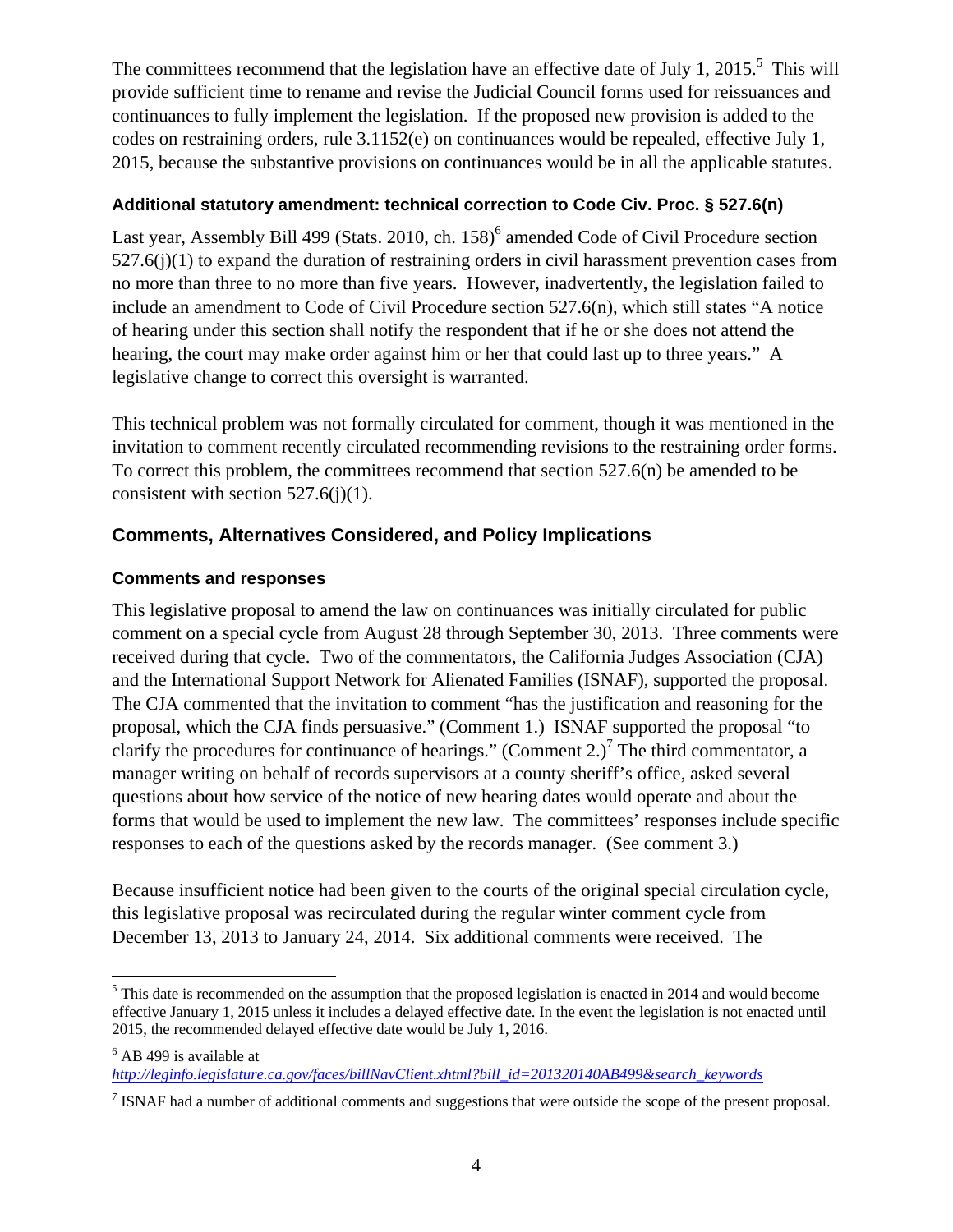additional commentators consisted of the Los Angeles Center for Law and Justice (comment 4), the Orange County Bar Association (comment 5), the Riverside County Probation Department (comment 6), the State Bar's Family Law Section (comment 7), and the Superior Courts of Los Angeles and San Diego Counties (comments  $8$  and  $9$ ).<sup>8</sup> Five of the additional commentators supported the proposal and one—concluding that the proposal had no impact on the probation department— took no position other than to note that the proposal seemed to address its stated purpose.

 The Los Angeles Center for Law and Justice stated: "We agree that this legislative proposal appropriately address[es] the stated purpose of clarifying and improving the procedures for continuing hearing[s]" (Comment 4.) The State Bar's Family Law section stated that it "supports this proposal, as it ensures safety for petitioners seeking orders to prevent civil harassment, workplace violence, private post-secondary school violence and elder/dependent adult abuse by clarifying that the court can extend a temporary restraining order for reasons other than that the restrained party has not yet been served. There are many situations where this might be necessary. The issue might be set for an evidentiary hearing, or either party might have good cause for a continuance as when they or their counsel are sick or otherwise indisposed." (Comment 7.)

Although the commentators supported the proposal in general, the Los Angeles Center for Law and Justice thought that it was unnecessary for the legislation to have a delayed implementation date of July 1, 2015, instead of January 1, 2015, which would otherwise be the effective date for newly enacted legislation, solely because of the time needed to create a form. (See comment 4.) $^9$ The Center suggested that, if the legislation is effective January 1, until new forms are prepared litigants could draft their own pleadings, make oral requests, or modify existing forms. The committee discussed this issue of the effective date of the legislation and concluded that a sixmonth delay is important so that there will be sufficient time to properly revise all the forms used by parties to request continuances, to circulate the forms for public comment, and to make any needed form changes before the legislation goes into effect. The additional time will also give the public and the courts more time to prepare for the change in the law. The committee disagreed with the suggestion that, if the legislation goes into effect January 1, parties could effectively take steps by themselves to seek continuances during the gap between the effective date of the new law and the revision of the forms. In this area of law, most parties represent themselves; they would not be prepared to draft pleadings, revise existing ones, or present arguments orally without guidance from accurate forms and current information sheets. The proposed six-month delay will not only provide for better forms based on public input, but also prevent confusion and give the public and the courts more time to prepare for and implement the changes in the law. Hence, the committee continues to recommend a July 1, 2015 effective date.

Finally, two commentators noted that the continuance legislation as proposed would apply only to statutes providing for restraining orders to prevent to civil harassment, workplace violence,

<sup>&</sup>lt;sup>8</sup> The comments and the committees' responses are attached at pages 12–21.

 $9$  This comment was in response to the question in the invitation to comment: "Would the delay of the effective date of this legislation for six months provide sufficient time for implementation?"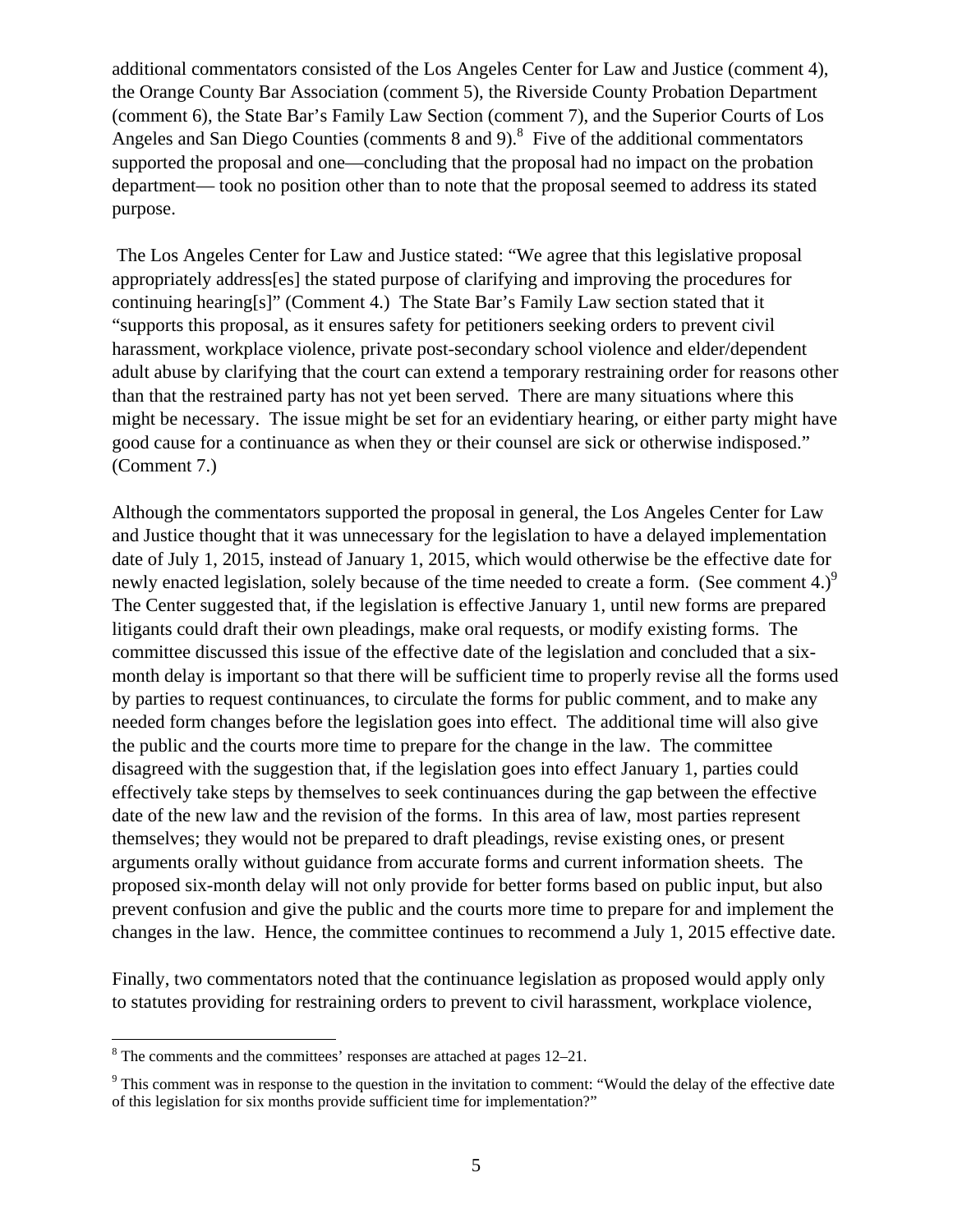private post-secondary school violence, and elder or dependent adult abuse.<sup>10</sup> These commentators suggested that legislation and rule changes similar to those proposed here should also be considered for domestic violence and juvenile law protective orders. (See comments 7 and 8.) Specifically, the State Bar of California's Family Law Section (FLEXCOM) commented:

…the Invitation to Comment notes that in 2013 the Family and Juvenile Law Advisory Committee reviewed this proposal and considered whether to also recommend changes to the statutes on reissuances and continuances relating to domestic violence and juvenile protective orders. Although the committee decided to recommend no changes to the domestic violence or the juvenile protective order statutes at this time, the Invitation to Comment notes that the committee will continue to consider possible amendments to those statutes in the future. FLEXCOM encourages continued consideration of legislation to amend the domestic violence and juvenile protective order continuance and reissuance process in a way that is similar to the amendments made in this proposal.

(Comment 7.)

 $\overline{a}$ 

As the commentator notes, the committee is recommending that this legislative proposal focus on improving continuance procedures in proceedings to prevent civil harassment, workplace violence, private post-secondary school violence, and elder or dependent adult abuse. Although there may be good reasons eventually to expand the proposed procedures to family and juvenile cases, the scope of this proposal is more limited.

There are a number of reasons not to include domestic violence and juvenile restraining order proceedings in the present legislation. The procedures in the civil proceedings involved here have always been different from those in family and juvenile law. The issue of whether the proposed statutory changes will work for domestic violence and juvenile proceedings requires further study and consideration.

Unlike the civil proceedings involved here, domestic violence proceedings may involve custody and visitation orders that have no parallel in the civil restraining order context. The presence of these additional orders may, or may not, warrant different procedures for continuances. This is a matter to be carefully considered.

Furthermore, each of the types of civil retraining orders that is the subject of this proposal contains its own separate statutory provision on reissuance. (See Code Civ. Proc., §§ 527.6(o),

<sup>&</sup>lt;sup>10</sup> Before this proposal was circulated for public comment, the Family and Juvenile Law Advisory Committee reviewed it in July 2013 and considered whether also to recommend changes to the statutes on reissuances and continuances relating to domestic violence and juvenile protective orders. (See Family Code section 217, 243, 245, and 6345 and Welfare and Institutions Code section 213.5.) Those statutes contain different procedures from those in either the existing or the proposed amended civil protective order statutes. The Family and Juvenile Law Advisory Committee decided to recommend no changes to the domestic violence or the juvenile protective order statutes at this time but to continue considering possible amendments to those statutes in the future.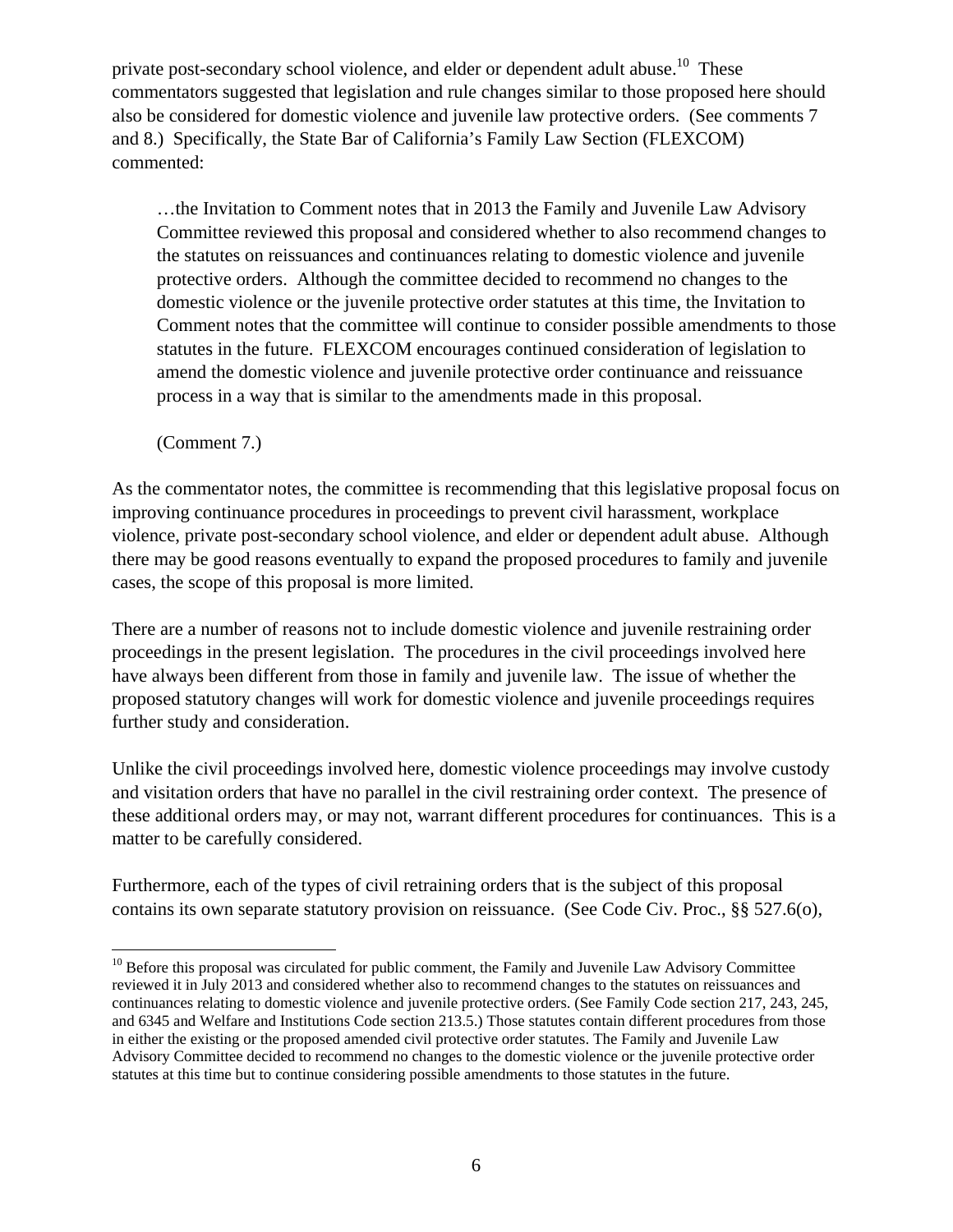527.8(o), 527.85(o); Welf. & Inst. Code, § 15657.03(m).) This proposal would consistently amend each of these statutes to provide a uniform set of continuance procedures for all types of civil restraining order cases. By contrast, the continuance and reissuance statutes that apply to domestic violence prevention cases are Family Code sections 243 and 245. These two statutes apply not only to proceedings involving domestic violence restraining orders but also to many other types of family law proceedings (See Family Code  $\S 240$  (application of part).)<sup>11</sup> So if the law is changed to make the continuance procedures in domestic violence prevention procedures similar to what it would be under the proposed legislation for other civil restraining orders, it would also make the procedures different from other family law proceedings. In the end, this may be desirable. But it is a matter that requires careful further examination.

Finally, there are benefits of having the proposed legislation go forward without including family and juvenile law restraining order proceedings. Experience will be gained in evaluating how, if they become law, the proposed new procedures work. This experience, in turn, can be used to better determine if the new procedures would work well for family and juvenile restraining order proceedings. Meanwhile, the existing forms and rules applicable to continuances for family and juvenile proceedings can remain in place.

#### **Other alternatives and policies considered**

In addition to considering the public comments, the committee considered various alternatives in developing this proposal. First, it recognized that the law on reissuances and continuances could be left unchanged. However, for the reasons explained above, the committee concluded that it would be better for the public and the courts if legislation is enacted providing for a simpler, consistent procedure for continuances in cases involving temporary civil restraining orders.

Second, the committee considered whether the respondent (or both parties) should be able to obtain one continuance as a matter of right without a showing of good cause.<sup>12</sup> The committee preferred requiring a showing of good cause for any motion for a continuance from either party.

Third, this proposal might have included adding detailed provisions for service of orders after a continuance is granted. There were numerous permutations for service depending on which party requested the continuance, whether the respondent had previously been served, and

<u>.</u>

 $11$  Fam. Code § 240 states:

This part applies where a temporary restraining order, including a protective order as defined in Section 6218, is issued under any of the following provisions:

<sup>(</sup>a) Article 2 (commencing with Section 2045) of Chapter 4 of Part 1 of Division 6 (dissolution of marriage, nullity of marriage, or legal separation of the parties).

<sup>(</sup>b) Article 3 (commencing with Section 4620) of Chapter 3 of Part 5 of Division 9 (deposit of assets to secure future child support payments).

<sup>(</sup>c) Article 1 (commencing with Section 6320) of Chapter 2 of Part 4 of Division 10 (Domestic Violence Prevention Act), other than an order under Section 6322.5.

<sup>(</sup>d) Article 2 (commencing with Section 7710) of Chapter 6 of Part 3 of Division 12 (Uniform Parentage Act).

<sup>&</sup>lt;sup>12</sup> See Fam. Code, § 243(d) [The respondent is entitled, as a matter of course, to one continuance for a reasonable period, to respond to the petition for orders].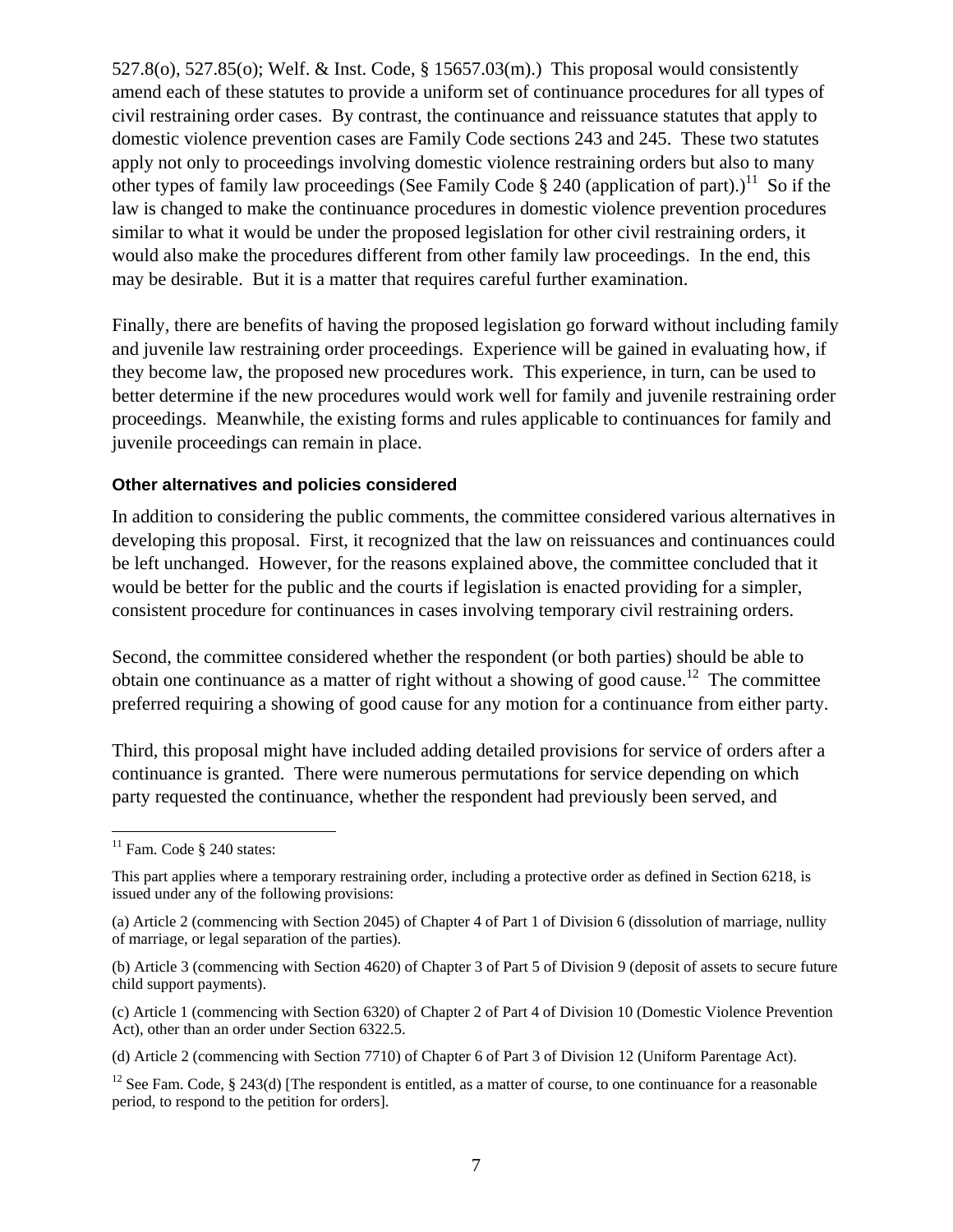whether, in granting the continuance, the court modified the order. The committee decided that the better course was not to add complexities to the relatively simple proposed statutory amendments.

Fourth, the committee considered a suggestion recommending that the continuance statutes clarify whether a continuance may be made orally as well as in writing, and whether a request for continuance of a hearing may be made up to and including the day of the hearing. The committee agreed that it would be beneficial to clarify these issues. It recommends adding the following language to the continuance statutes:

The request may be made in writing before or at the hearing or orally at the hearing.

(See amended Code Civ. Proc., §§ 527.6(o)(1), 527.8(o)(1), 527.85(o)(1); Welf. & Inst. Code,  $$15657.03(m)(1)$ .)

### **Implementation Requirements, Costs, and Operational Impacts**

If the proposed legislation is enacted, the result should improve processes for requesting and ruling on continuances in civil cases involving temporary orders to restrain harassment and abuse. Four existing Judicial Council forms on reissuances would need to be revised and renamed to be consistent with the new provisions on continuances.<sup>13</sup> Although this would not require significant costs or time, a delayed implementation date of July 1, 2015 is recommended so that the form changes can be made in a timely manner, and that courts would have sufficient opportunity to prepare for the use of the revised forms. Also, if the legislation is enacted, subdivision (e) of rule 3.1152 on continuances would no longer be needed and should be repealed.

### **Attachments**

 $\overline{a}$ 

- 1. Amendments to Code of Civil Procedure sections 527.6, 527.8, 527.85, and Welfare and Institutions Code section 15657.03, at pages 9–11
- 2. Comment chart, at pages 12–21

<sup>&</sup>lt;sup>13</sup> The forms that would need to be revised and renamed are the *Notice of New Hearing Date and Order on Reissuance* (forms CH-116, EA-116, WV-116, and SV-116).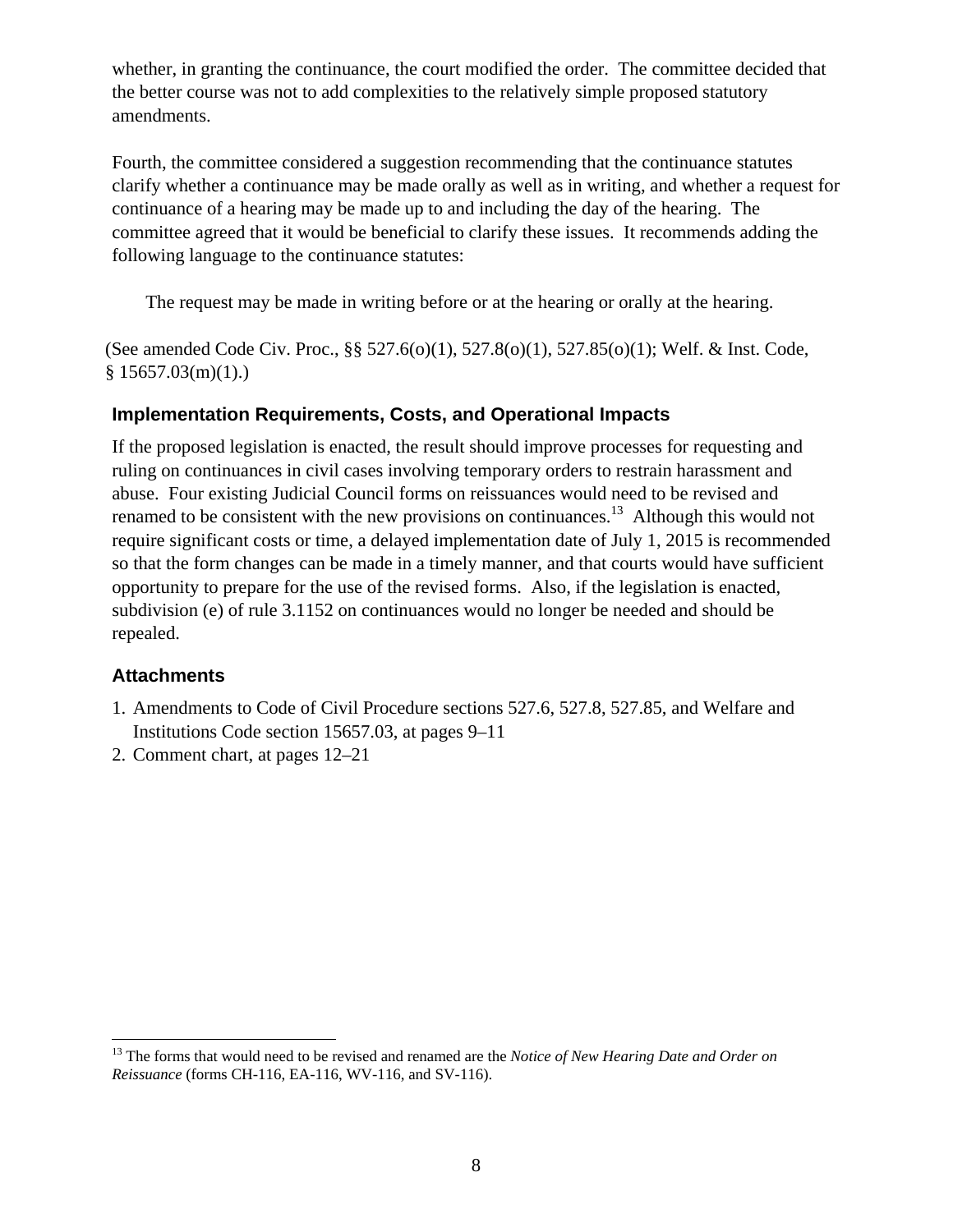Code of Civil Procedure sections 527.6, 527.8, 527.85, and Welfare and Institutions Code section 15657.03 would be amended, effective July 1, 2015, to read: 1 Code of Civil Procedure section 527.6 2 3 (a)–(m)  $***$ 4 5 (n) A notice of hearing under this section shall notify the respondent that if he or she does not 6 attend the hearing, the court may make orders against him or her that could last up to three five 7 years. 8  $9$  (o) (1) The court may, upon the filing of a declaration by the petitioner that the respondent could 10 not be served within the time required by statute, reissue an order previously issued and 11 dissolved by the court for failure to serve the respondent. The reissued order shall remain in 12 effect until the date set for the hearing. 13 14 (2) The reissued order shall state on its face the date of expiration of the order. 15 16 (1) Either party may request a continuance of the hearing which the court shall grant on a 17 showing of good cause. The request may be made in writing before or at the hearing or orally at 18 the hearing. The court may also grant a continuance on its own motion. 19 20 (2) If the court in its discretion grants the continuance, any temporary restraining order that has 21 been granted remains in effect until the end of the continued hearing unless otherwise ordered by 22 the court. In granting the continuance, the court may modify or terminate the temporary 23 restraining order. 24 25 (p)–(y) \* \* \* 26 27 Code of Civil Procedure section 527.8 28 29  $(a)$ – $(n)$  \* \* \* 30  $31$  (o) (1) The court may, upon the filing of a declaration by the petitioner that the respondent could 32 not be served within the time required by statute, reissue an order previously issued and 33 dissolved by the court for failure to serve the respondent. The reissued order shall remain in 34 effect until the date set for the hearing. 35  $36$  (2) The reissued order shall state on its face the date of expiration of the order. 37 38 (1) Either party may request a continuance of the hearing which the court shall grant on a 39 showing of good cause. The request may be made in writing before or at the hearing or orally at 40 the hearing. The court may also grant a continuance on its own motion. 41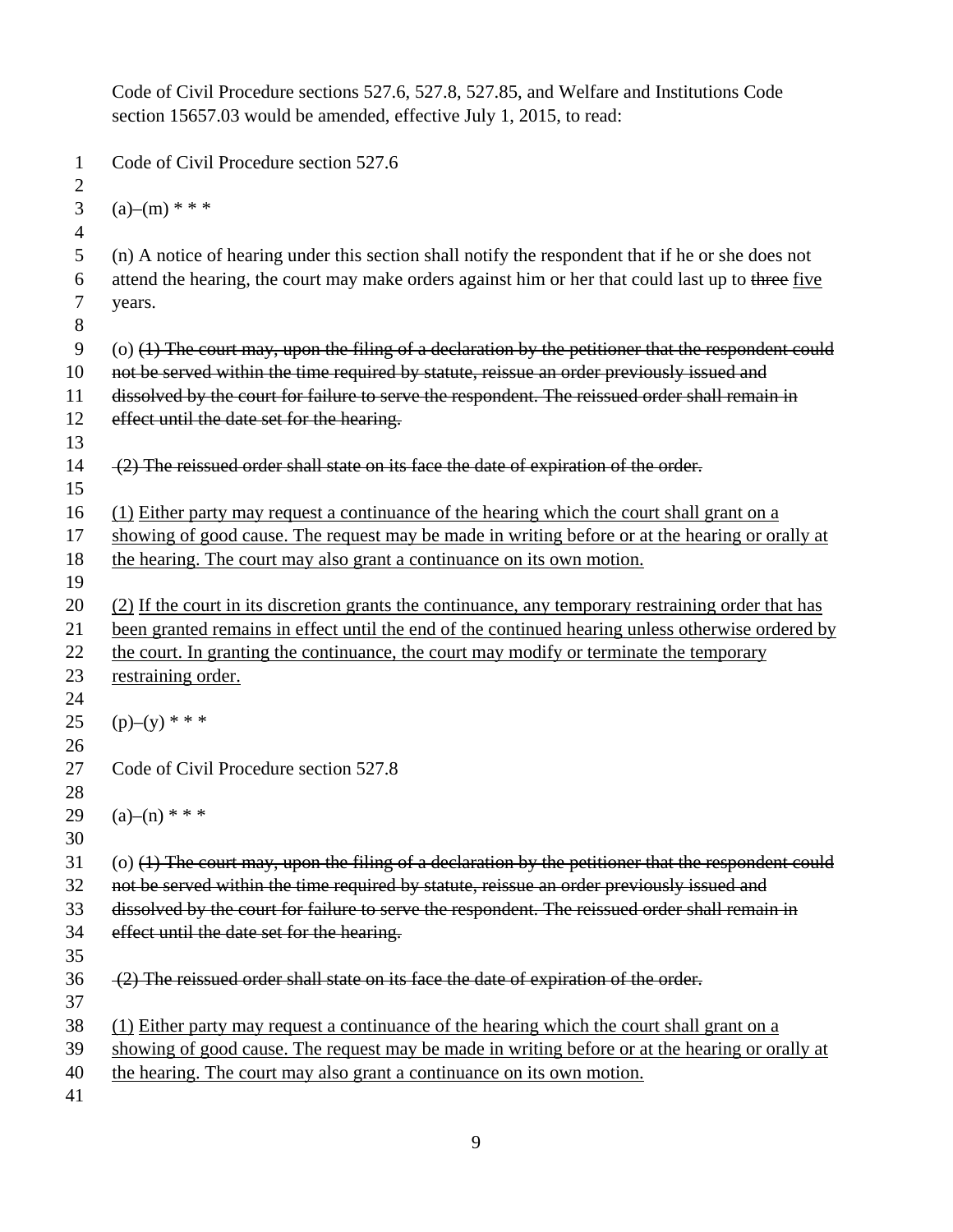```
1 (2) If the court in its discretion grants the continuance, any temporary restraining order that has 
 2 been granted remains in effect until the end of the continued hearing unless otherwise ordered by 
 3 the court. In granting the continuance, the court may modify or terminate the temporary 
 4 restraining order.
 5 
 6 (p)–(w) * * *
 7 
 8 Code of Civil Procedure section 527.85 
 9 
10 \quad (a)-(n) * * *
11 
12 (o) (1) The court may, upon the filing of a declaration by the petitioner that the respondent could 
13 not be served within the time required by statute, reissue an order previously issued and
14 dissolved by the court for failure to serve the respondent. The reissued order shall remain in 
15 effect until the date set for the hearing.
16 
17 (2) The reissued order shall state on its face the date of expiration of the order.
18 
19 (1) Either party may request a continuance of the hearing which the court shall grant on a 
20 showing of good cause. The request may be made in writing before or at the hearing or orally at 
21 the hearing. The court may also grant a continuance on its own motion. 
22 
23 (2) If the court in its discretion grants the continuance, any temporary restraining order that has 
24 been granted remains in effect until the end of the continued hearing unless otherwise ordered by 
25 the court. In granting the continuance, the court may modify or terminate the temporary 
26 restraining order.
27 
28 (p)–(w) * * *
29 
30 
31 Welfare and Institutions Code section 15657.03 
32 
33 (a)–(l) * * *
34 
35 (m) (1) The court may, upon the filing of a declaration by the petitioner that the respondent could 
36 not be served within the time required by statute, reissue an order previously issued and 
37 dissolved by the court for failure to serve the respondent. The reissued order shall remain in 
38 effect until the date set for the hearing.
39 
40 \quad (2) The reissued order shall state on its face the date of expiration of the order.
41 
42 (1) Either party may request a continuance of the hearing which the court shall grant on a 
43 showing of good cause. The request may be made in writing before or at the hearing or orally at 
44 the hearing. The court may also grant a continuance on its own motion.
```
10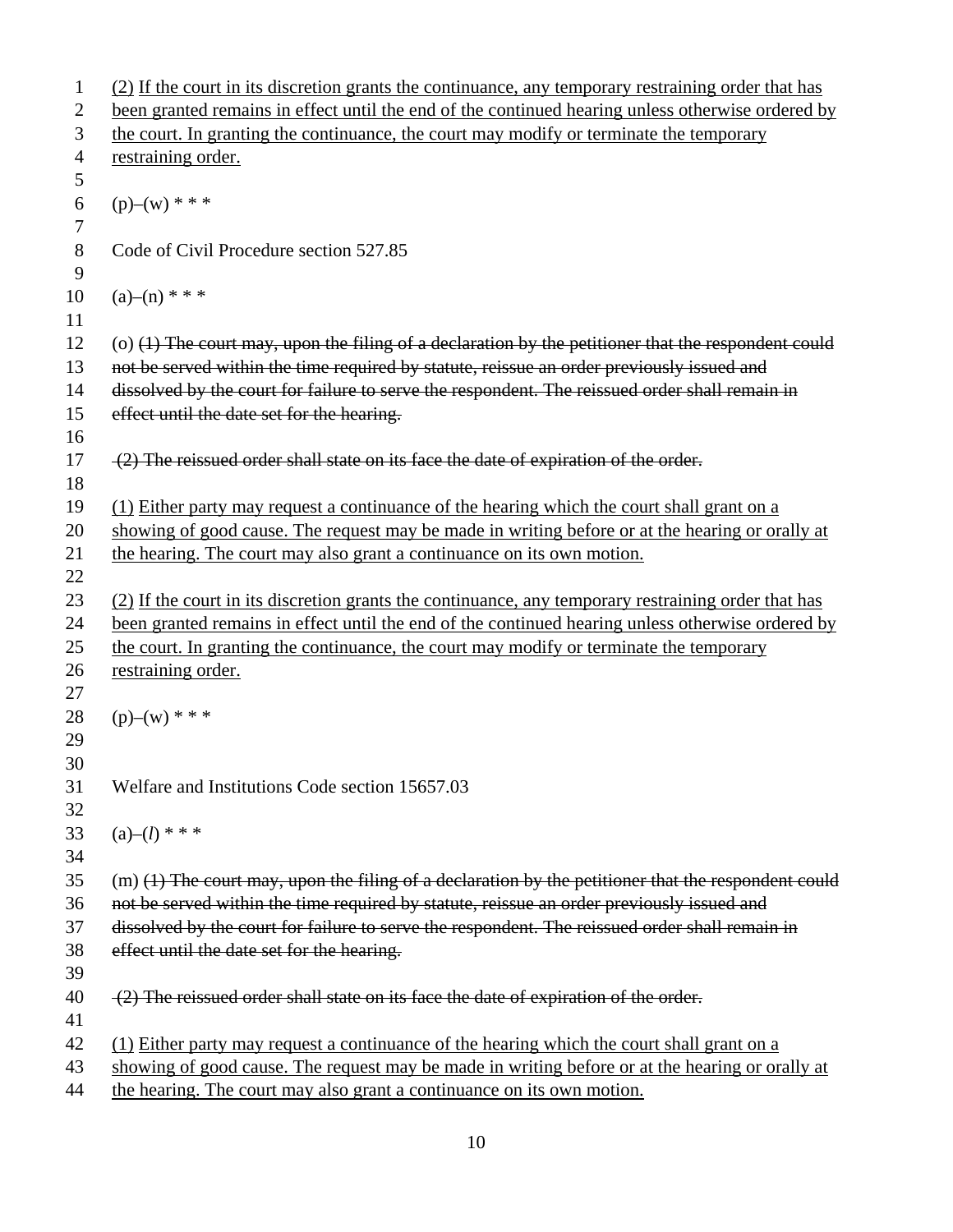1

- 
- 2 (2) If the court in its discretion grants the continuance, any temporary restraining order that has been granted remains in effect until the end of the continued hearing unless otherwise ordered by been granted remains in effect until the end of the continued hearing unless otherwise ordered by
- 4 the court. In granting the continuance, the court may modify or terminate the temporary
- 5 restraining order.
- 6
- 7 (n)–(w) \* \* \*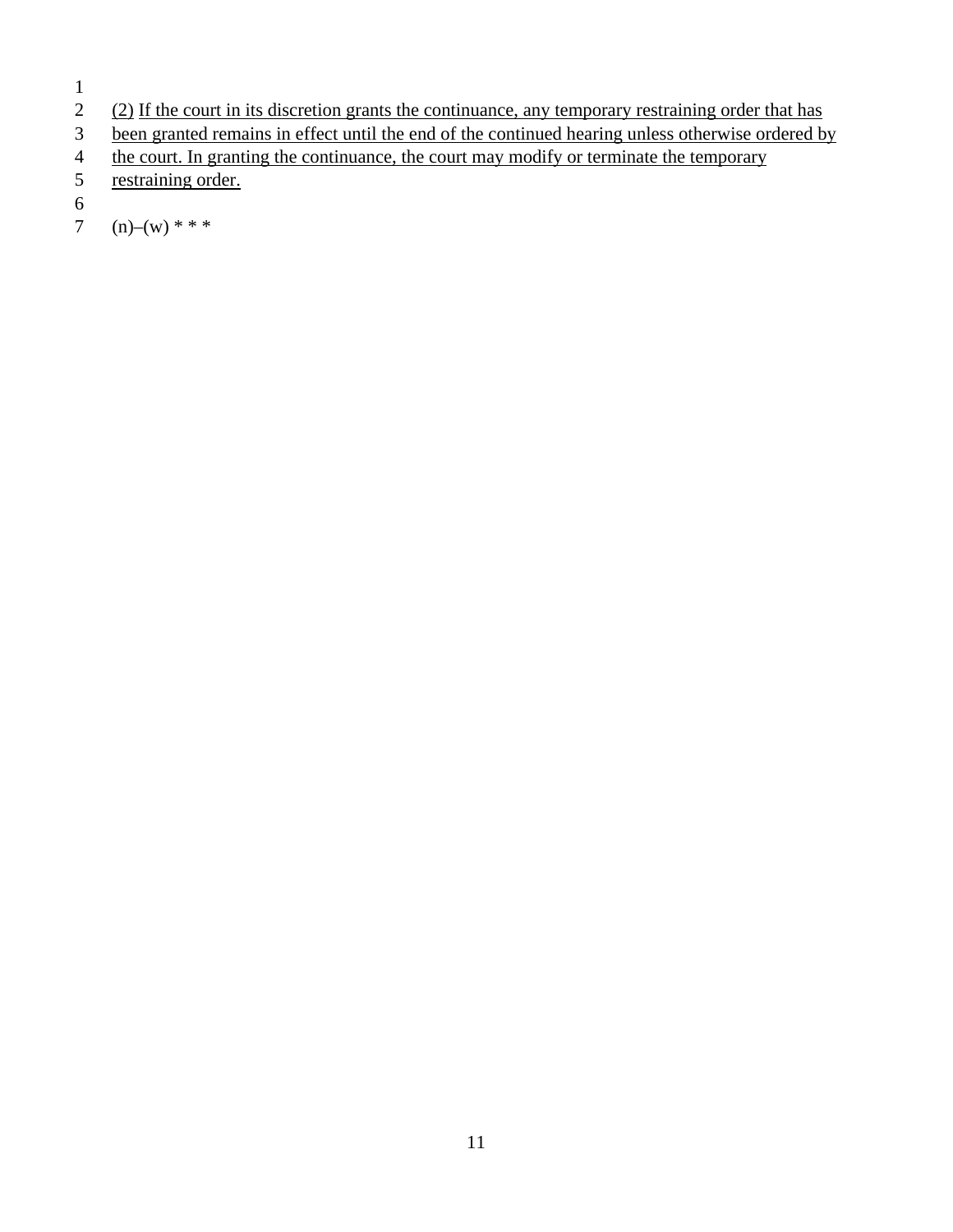**Judicial Council-Sponsored Legislation**: Amend Civil Restraining Order Statutes to Clarify Procedures for Continuance of Hearings All comments are verbatim unless indicated by an asterisk (\*).

|    | <b>Commentator</b>                                                                     | <b>Position</b> | <b>Comment</b>                                                                                                                                                                                                                                                                                                                                                                                                                                                                                                                                                                                                                                                                                                                                                                                                                                                                                                                                                                                                                                | <b>Committee Response</b>                                                                                                               |
|----|----------------------------------------------------------------------------------------|-----------------|-----------------------------------------------------------------------------------------------------------------------------------------------------------------------------------------------------------------------------------------------------------------------------------------------------------------------------------------------------------------------------------------------------------------------------------------------------------------------------------------------------------------------------------------------------------------------------------------------------------------------------------------------------------------------------------------------------------------------------------------------------------------------------------------------------------------------------------------------------------------------------------------------------------------------------------------------------------------------------------------------------------------------------------------------|-----------------------------------------------------------------------------------------------------------------------------------------|
|    |                                                                                        |                 |                                                                                                                                                                                                                                                                                                                                                                                                                                                                                                                                                                                                                                                                                                                                                                                                                                                                                                                                                                                                                                               |                                                                                                                                         |
| 1. | Lexi Howard<br>Legislative Director<br>California Judges Association<br>Sacramento, CA | $\mathbf{A}$    | The California Judges Association (CJA)<br>provides the following comments regarding the<br>above-referenced proposal for legislation with<br>respect to CCP §527.6 (civil harassment), CCP<br>§527.8 (workplace violence), §527.85 (private<br>postsecondary school violence) and Welfare and<br>Institutions Code §15657.03 (elder abuse). The<br>proposed legislation seeks to amend and<br>conform the statutes in these areas of law<br>regarding continuances.<br>The amendments provide that 1) either party<br>may request a continuance of the hearing on a<br>showing of good cause, 2) that the court may<br>also grant a continuance on its own motion, and<br>3) that when the court grants the continuance,<br>any temporary restraining order that has been<br>granted remains in effect until the end of the<br>continued hearing unless the court otherwise<br>orders. The amendments would also provide the<br>court may modify or terminate the temporary<br>restraining order.<br>The Invitation to Comment also suggests | The CJA's support for this legislative proposal,<br>and its conclusion that the rationale for the<br>proposal is persuasive, are noted. |
|    |                                                                                        |                 | California Rules of Court, Rule 3.1152(e) be<br>repealed because the substantive provisions on<br>continuances would now be in the statutes.<br>Also, the current reissuance procedure would no<br>longer be necessary and the Judicial Council<br>recommends its repeal.                                                                                                                                                                                                                                                                                                                                                                                                                                                                                                                                                                                                                                                                                                                                                                     |                                                                                                                                         |
|    |                                                                                        |                 | The Invitation to Comment has the justification<br>and reasoning for the proposal, which the CJA                                                                                                                                                                                                                                                                                                                                                                                                                                                                                                                                                                                                                                                                                                                                                                                                                                                                                                                                              |                                                                                                                                         |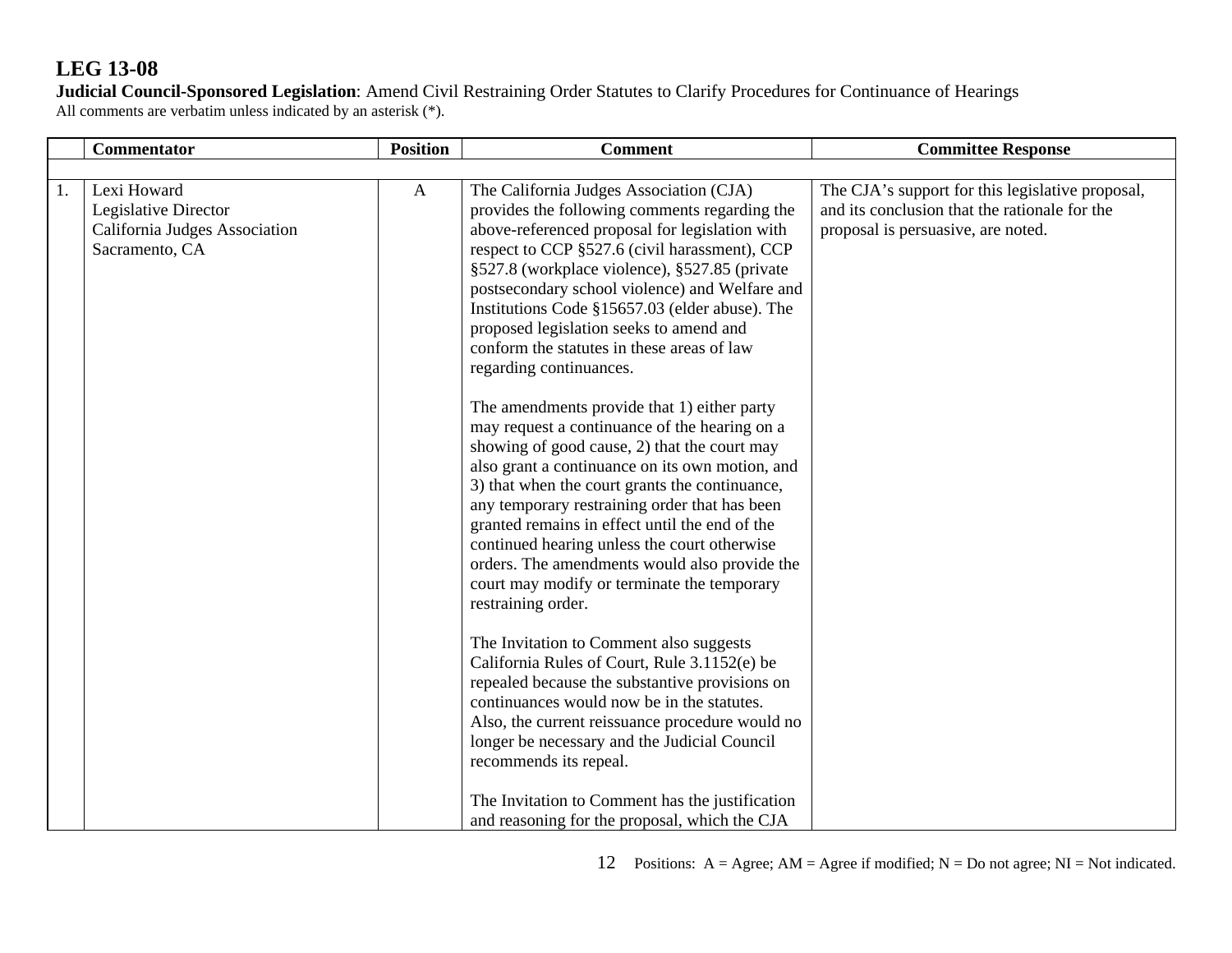**Judicial Council-Sponsored Legislation**: Amend Civil Restraining Order Statutes to Clarify Procedures for Continuance of Hearings All comments are verbatim unless indicated by an asterisk (\*).

|    | <b>Commentator</b>                                                                                                                                                       | <b>Position</b> | <b>Comment</b>                                                                                                                                                                                                                                                                                                                                                                                                                                                                                                                                                                                                                                                                                                                                                                                                                                                                                                                           | <b>Committee Response</b>                                                                                                                                                                                                                                                                                                                                                        |
|----|--------------------------------------------------------------------------------------------------------------------------------------------------------------------------|-----------------|------------------------------------------------------------------------------------------------------------------------------------------------------------------------------------------------------------------------------------------------------------------------------------------------------------------------------------------------------------------------------------------------------------------------------------------------------------------------------------------------------------------------------------------------------------------------------------------------------------------------------------------------------------------------------------------------------------------------------------------------------------------------------------------------------------------------------------------------------------------------------------------------------------------------------------------|----------------------------------------------------------------------------------------------------------------------------------------------------------------------------------------------------------------------------------------------------------------------------------------------------------------------------------------------------------------------------------|
|    |                                                                                                                                                                          |                 | finds persuasive. The Invitation to Comment<br>states "this proposal would amend the civil<br>restraining order statutes to eliminate the current<br>provision concerning the reissuance of<br>temporary orders and replace them with new<br>provisions providing a procedure for<br>continuance of hearings The reissuance<br>procedure has been problematic. It limits the<br>ground for a reissuance to the inability to serve<br>the respondent with the moving papers within<br>the time allowed by statute and provides that<br>reissuances apply only to orders previously<br>dissolved for failure to serve the respondent.<br>This means that the petitioner cannot request a<br>reissuance before a temporary restraining order<br>has been dissolved, which is not a good or safe<br>practice. There is no statutory provision for<br>continuing a pending hearing and keeping the<br>TRO in place until a new hearing date." |                                                                                                                                                                                                                                                                                                                                                                                  |
| 2. | <b>International Support Network for</b><br><b>Alienated Families</b><br>By: Michael Conzachi<br>Director of Legislative Activities and<br>Advocacy<br>Redondo Beach, CA | $\mathbf{A}$    | I am writing in support of the current Judicial<br>Council sponsored legislation LEG13-08, to<br>amend restraining order statutes to clarify<br>procedures for continuance of hearings.<br>As is well known and widely criticized; the<br>restraining order process in California has been<br>abused, misused, exploited and manipulated so<br>frequently that it does not resemble anything<br>close to the original legislative intent. One of<br>the many abuses is the intentional delay of                                                                                                                                                                                                                                                                                                                                                                                                                                          | The commentator's support for the proposal "to<br>clarify procedures for continuance of hearings" is<br>noted. It should be noted, however, that many of<br>the commentator's specific comments are beyond<br>the scope of this legislative proposal because the<br>proposal does not apply to protective orders<br>involving claims or issues relating to domestic<br>violence. |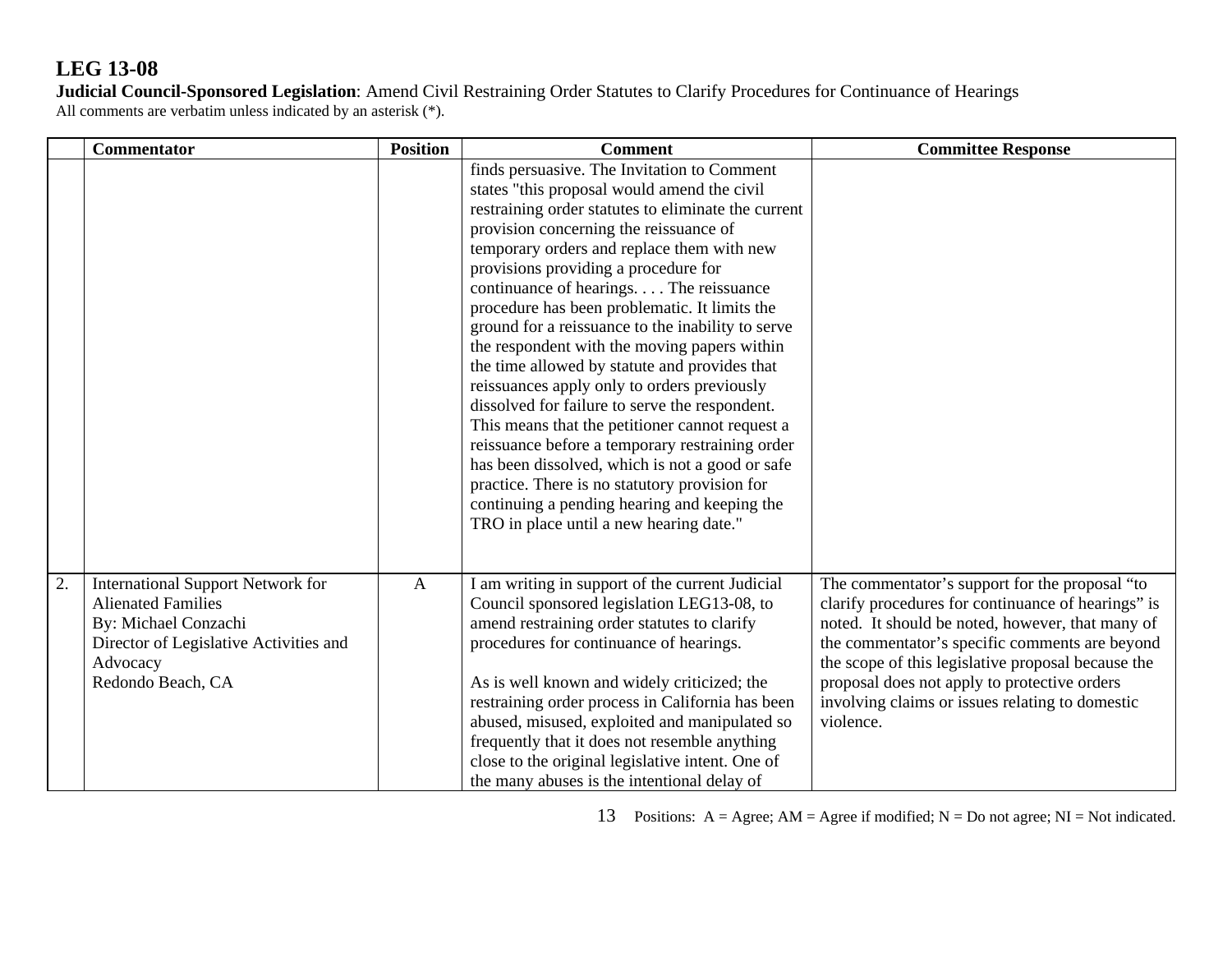**Judicial Council-Sponsored Legislation**: Amend Civil Restraining Order Statutes to Clarify Procedures for Continuance of Hearings All comments are verbatim unless indicated by an asterisk (\*).

| Commentator | <b>Position</b> | <b>Comment</b>                                                                                                                                                                                                                                                                                                                                                                                                                                                                                                                                                                                                                                                                                                                                                                                                                                                                                                                                                                                                                                                                                               | <b>Committee Response</b> |
|-------------|-----------------|--------------------------------------------------------------------------------------------------------------------------------------------------------------------------------------------------------------------------------------------------------------------------------------------------------------------------------------------------------------------------------------------------------------------------------------------------------------------------------------------------------------------------------------------------------------------------------------------------------------------------------------------------------------------------------------------------------------------------------------------------------------------------------------------------------------------------------------------------------------------------------------------------------------------------------------------------------------------------------------------------------------------------------------------------------------------------------------------------------------|---------------------------|
|             |                 | hearings when a temporary order has been<br>issued.<br>One of the most heartbreaking aspects of<br>restraining order abuse is the emotional and<br>psychological abuse experienced by children<br>and affected parents; commonly referred to as a<br>Parental Alienation dynamic. The level of<br>emotional and psychological abuse suffered by<br>children and affected parents is rampant and out<br>of control. It can be reduced significantly<br>virtually overnight if civil and criminal<br>sanctions are enforced against false accusers<br>and those who enable them; many who are<br>family law attorneys who use this process to<br>gain a tactical advantage in a family law case.<br>There is a direct connection between those who<br>obtain false restraining orders, and those who<br>engage in some level of parental alienation.<br>The abuse of the restraining order process has<br>morphed to include its misapplication in many<br>other areas, such as business disputes and a<br>variety of civil actions. Recent surveys reveal<br>that restraining orders are used in over half of |                           |
|             |                 | all divorce cases with nearly 90% involving no<br>actual intimate partner violence or threat of<br>violence, but are obtained for convenience<br>purposes, and to gain control of assets, homes,<br>and to obtain sole custody of children in<br>contentious divorces.                                                                                                                                                                                                                                                                                                                                                                                                                                                                                                                                                                                                                                                                                                                                                                                                                                       |                           |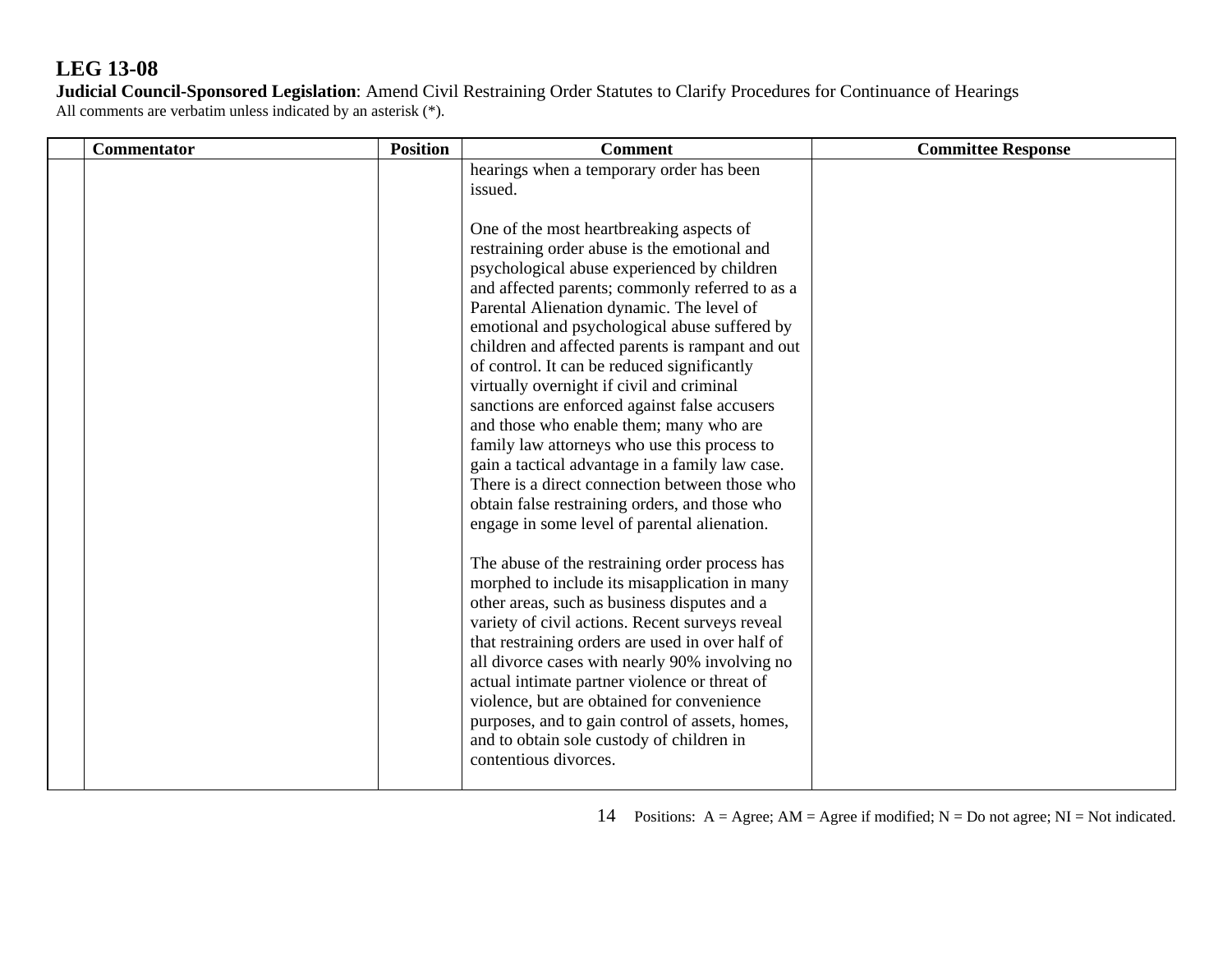**Judicial Council-Sponsored Legislation**: Amend Civil Restraining Order Statutes to Clarify Procedures for Continuance of Hearings All comments are verbatim unless indicated by an asterisk (\*).

|    | <b>Commentator</b>                                                                                          | <b>Position</b> | <b>Comment</b>                                                                                                                                                                                                                                                                                                                                                                                                                                                                                                                                                                                                                                                                                                                                                                                                                                                                                                                                                                                                                                                                                       | <b>Committee Response</b>                                                                                                                                                                                                                                                                                                                                                                                        |
|----|-------------------------------------------------------------------------------------------------------------|-----------------|------------------------------------------------------------------------------------------------------------------------------------------------------------------------------------------------------------------------------------------------------------------------------------------------------------------------------------------------------------------------------------------------------------------------------------------------------------------------------------------------------------------------------------------------------------------------------------------------------------------------------------------------------------------------------------------------------------------------------------------------------------------------------------------------------------------------------------------------------------------------------------------------------------------------------------------------------------------------------------------------------------------------------------------------------------------------------------------------------|------------------------------------------------------------------------------------------------------------------------------------------------------------------------------------------------------------------------------------------------------------------------------------------------------------------------------------------------------------------------------------------------------------------|
|    |                                                                                                             |                 | Reforms to the restraining order process are<br>long overdue. One simple solution; enacting<br>legislation to provide civil and/or criminal<br>sanctions to those who procure, solicit,<br>encourage, or facilitate false restraining orders<br>or who otherwise manipulate the system, such<br>as delaying timely hearings. The evidence is<br>staggering and overwhelming, and has been for<br>years that many areas restraining order law are<br>abused not only by petitioners, but also by many<br>family law attorneys as well.<br>Therefore, I support this proposal, and look<br>forward to future proposals in order to bring a<br>level of sanity and common sense back into this<br>process. Hopefully this will reduce the<br>preventable toil, turmoil, and emotional<br>devastation experienced by children, affected<br>parents, and others who unfortunately happen to<br>be on the receiving end of a civil court process<br>that can entirely change their lives forever; that<br>requires no proof, and provides no sanctions for<br>those who abuse and manipulate this process. |                                                                                                                                                                                                                                                                                                                                                                                                                  |
| 3. | Solano County Sheriffs Office<br>By: Denise Cantrell, Manager<br><b>Identification and Records Services</b> |                 | If a continuance is granted for a TRO not yet<br>served, is the continuance, probably just one<br>page with the new court date, just added to the<br>TRO that the deputy is attempting to serve? If<br>that's the case, it doesn't really create a lot more<br>work.<br>If a continuance is granted to either party, that                                                                                                                                                                                                                                                                                                                                                                                                                                                                                                                                                                                                                                                                                                                                                                            | Currently, if a request for a continuance is<br>granted, a three-page Notice of New Hearing Date<br>and Order on Reissuance (form CH-116, EA-116,<br>$WV-116$ , or $SV-116$ ) is issued. The type of<br>service required for this notice and other<br>documents depends on the circumstances. For<br>example, if both the petitioner and the respondent<br>are present at the initial hearing, the request for a |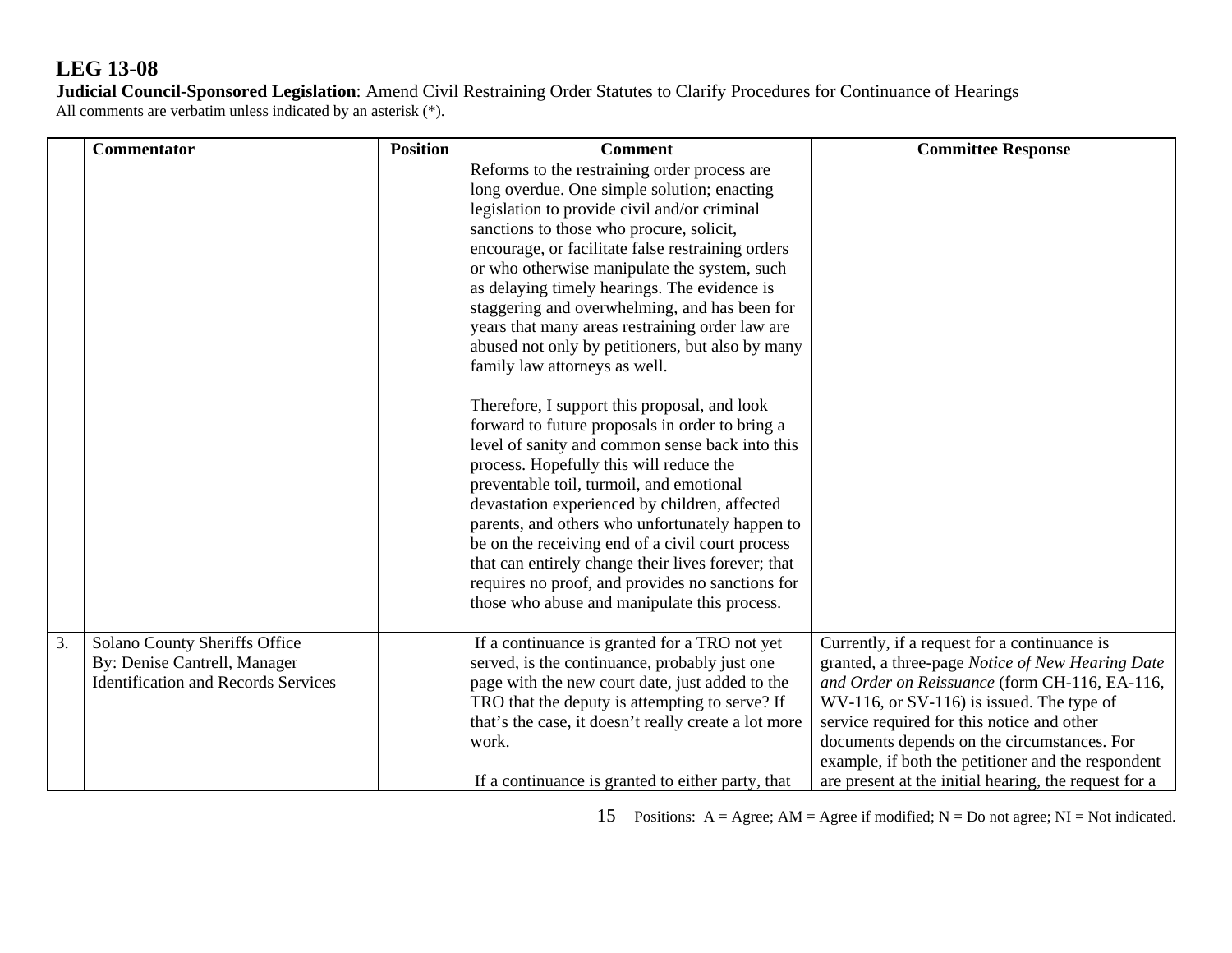**Judicial Council-Sponsored Legislation**: Amend Civil Restraining Order Statutes to Clarify Procedures for Continuance of Hearings All comments are verbatim unless indicated by an asterisk (\*).

|    | <b>Commentator</b>                        | <b>Position</b> | <b>Comment</b>                                                                                                                                                                                                                                                                                                                                                                                                                                                                         | <b>Committee Response</b>                                                                                                                                                                                                                                                                                                                                                                                                                                                                                                                                                                                                                                                                    |
|----|-------------------------------------------|-----------------|----------------------------------------------------------------------------------------------------------------------------------------------------------------------------------------------------------------------------------------------------------------------------------------------------------------------------------------------------------------------------------------------------------------------------------------------------------------------------------------|----------------------------------------------------------------------------------------------------------------------------------------------------------------------------------------------------------------------------------------------------------------------------------------------------------------------------------------------------------------------------------------------------------------------------------------------------------------------------------------------------------------------------------------------------------------------------------------------------------------------------------------------------------------------------------------------|
|    |                                           |                 | new court date must be served. The petitioner<br>would bring in their new court date and I'm<br>assuming we would have to serve this. But now<br>you have the respondent needing service on the<br>petitioner in order to inform the petitioner of the<br>new date. This would create more service<br>attempts for the deputies (although response<br>papers are provided in the packets that are<br>served on the defendant but it's rare we get a<br>request to serve the response). | continuance is granted, and both parties are given<br>a signed copy of the notice, no further service is<br>necessary. However, if only the requesting party<br>is present, the notice must be served on the absent<br>party. (See e.g., form CH-116, item 7, Service of<br>Order.) As the commentator notes, if the<br>temporary restraining order has not yet been<br>served on the respondent, the notice of continued<br>hearing may be served along with the temporary<br>restraining order. If respondents who have already<br>been served with a temporary restraining order<br>need to serve a copy of the notice of continued<br>hearing on the petitioner, they may do so by mail. |
|    |                                           |                 | Do the LEA's be get to review the<br>revised/changed forms that go with these new<br>provisions so that we understand how the courts<br>will implement/utilize them?                                                                                                                                                                                                                                                                                                                   | If the proposed legislation is enacted, the forms<br>will need to be renamed and modified to reflect<br>the new law. Law enforcement agencies will have<br>an opportunity to review the revised forms when<br>they are circulated for public comment in 2015<br>and also to view the final versions of the forms for<br>a couple of months before they go into effect.                                                                                                                                                                                                                                                                                                                       |
|    |                                           |                 | If there should be changes to the court<br>case/docket # then tracking/inputting/modifying<br>orders in CCPOR (California Courts Protective<br>Order Registry) may create more work.                                                                                                                                                                                                                                                                                                   | It is not anticipated that the legislation or form<br>changes would affect court case or docket<br>numbers.                                                                                                                                                                                                                                                                                                                                                                                                                                                                                                                                                                                  |
|    | <b>NEW COMMENTS: LEG 14-01</b>            |                 |                                                                                                                                                                                                                                                                                                                                                                                                                                                                                        |                                                                                                                                                                                                                                                                                                                                                                                                                                                                                                                                                                                                                                                                                              |
| 4. | Los Angeles Center for Law and<br>Justice | $\mathbf{A}$    | We agree that this legislative proposal<br>appropriately addresses the stated purpose of                                                                                                                                                                                                                                                                                                                                                                                               | The general support of the Los Angeles Center for<br>Law and Justice for this legislative proposal is                                                                                                                                                                                                                                                                                                                                                                                                                                                                                                                                                                                        |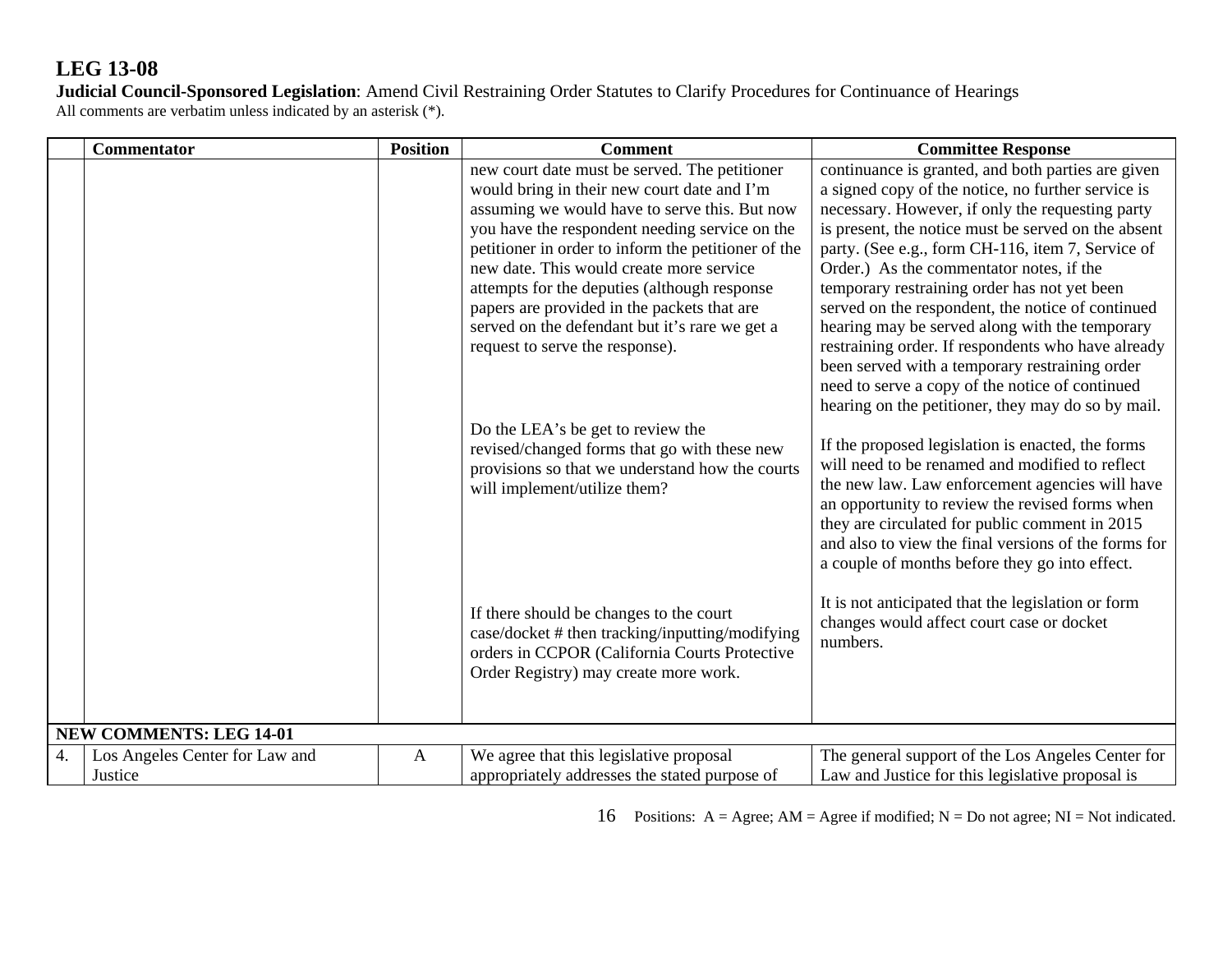**Judicial Council-Sponsored Legislation**: Amend Civil Restraining Order Statutes to Clarify Procedures for Continuance of Hearings All comments are verbatim unless indicated by an asterisk (\*).

| Commentator                                    | <b>Position</b> | <b>Comment</b>                                                                                                                                                                                                                                                                                                                                                                                                                                                                                                                                           | <b>Committee Response</b>                                                                                                                                                                                                                                                                                                                                                                                                                                                                                                                                                                                                                                                                                                                                                                                                                                                                                                                                                                                                                                                                                                                                                                                                                                                                                                                                                                                                                                                                      |
|------------------------------------------------|-----------------|----------------------------------------------------------------------------------------------------------------------------------------------------------------------------------------------------------------------------------------------------------------------------------------------------------------------------------------------------------------------------------------------------------------------------------------------------------------------------------------------------------------------------------------------------------|------------------------------------------------------------------------------------------------------------------------------------------------------------------------------------------------------------------------------------------------------------------------------------------------------------------------------------------------------------------------------------------------------------------------------------------------------------------------------------------------------------------------------------------------------------------------------------------------------------------------------------------------------------------------------------------------------------------------------------------------------------------------------------------------------------------------------------------------------------------------------------------------------------------------------------------------------------------------------------------------------------------------------------------------------------------------------------------------------------------------------------------------------------------------------------------------------------------------------------------------------------------------------------------------------------------------------------------------------------------------------------------------------------------------------------------------------------------------------------------------|
| Suma Mathai, Esq.<br><b>Executive Director</b> |                 | clarifying and improving the procedures for<br>continuing hearing. We note, however, that a<br>delay of implementation until July 15, 2015<br>solely for the purpose of the creation of a form<br>would unnecessarily prevent or delay the<br>protection of scores of applicants for domestic<br>violence restraining orders. If the legislation<br>were to take effect, until a new form could be<br>drafted, litigants could make requests via<br>drafted pleadings, oral requests for orders, or<br>modification of the existing form for reissuance. | noted.<br>The committee discussed the Center's suggestion<br>not to delay the implementation date until July 1,<br>2015. It concluded that there were good reasons<br>for recommending a six-month a delay: this will<br>provide sufficient time, after the legislation is<br>enacted, to revise all the forms used by parties to<br>request continuances, to circulate the forms for<br>public comment, and to make any needed form<br>changes before the legislation goes into effect.<br>The suggestion that, if the legislation is effective<br>January 1, until new forms are prepared litigants<br>could draft their own pleadings, make oral<br>requests, or modify existing forms is not the best<br>way to proceed. In this area of law, most parties<br>represent themselves; hence, they would not be<br>prepared to draft pleadings, revise existing ones,<br>or present arguments orally without guidance<br>from legally correct forms and information sheets.<br>The proposed six-month delay will not only<br>provide for better forms based on public input but<br>also prevent confusion and give litigants and the<br>courts and the public more time to prepare for and<br>implement the changes in the law.<br>[Note also: this proposal does not affect domestic<br>violence restraining orders, which are currently<br>subject to a different set of procedures for<br>requesting continuances than the other civil<br>protective orders which would be subject to this |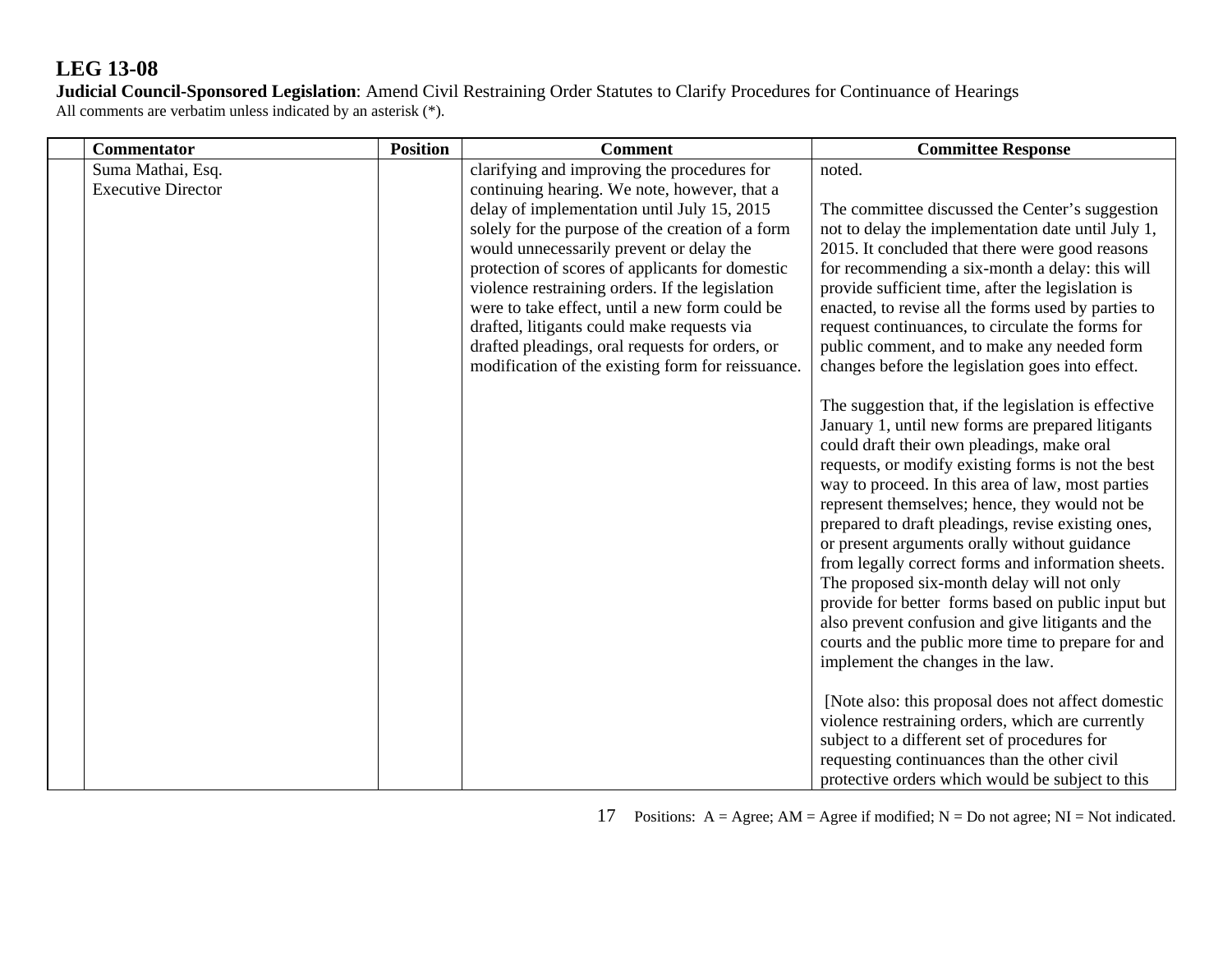**Judicial Council-Sponsored Legislation**: Amend Civil Restraining Order Statutes to Clarify Procedures for Continuance of Hearings All comments are verbatim unless indicated by an asterisk (\*).

|    | <b>Commentator</b>                                                                             | <b>Position</b> | <b>Comment</b>                                                                                                                                                                                                                                                                                                                                                                                                                                                                                                                                                                                                                                               | <b>Committee Response</b>                                                                                                                                                                                                                                                                                                                                                                                                                                   |
|----|------------------------------------------------------------------------------------------------|-----------------|--------------------------------------------------------------------------------------------------------------------------------------------------------------------------------------------------------------------------------------------------------------------------------------------------------------------------------------------------------------------------------------------------------------------------------------------------------------------------------------------------------------------------------------------------------------------------------------------------------------------------------------------------------------|-------------------------------------------------------------------------------------------------------------------------------------------------------------------------------------------------------------------------------------------------------------------------------------------------------------------------------------------------------------------------------------------------------------------------------------------------------------|
|    |                                                                                                |                 |                                                                                                                                                                                                                                                                                                                                                                                                                                                                                                                                                                                                                                                              | proposed legislation. As discussed in the report<br>and in response to other comments, the simplified<br>continuance procedure recommended in this<br>report for non-domestic violence cases will be<br>considered for in the future for possible adoption<br>in domestic violence cases based on a careful<br>review of current practices and the experience<br>learned from implementing this continuance<br>legislation in non-domestic violence cases.] |
| 5. | <b>Orange County Bar Association</b><br>By: Thomas H. Bienert, Jr.<br>President                | $\mathbf{A}$    | *No specific comment.                                                                                                                                                                                                                                                                                                                                                                                                                                                                                                                                                                                                                                        | *No specific response required.                                                                                                                                                                                                                                                                                                                                                                                                                             |
| 6. | <b>Riverside County Probation</b><br>Department<br>By: Allison Paterson, Executive<br>Secetary | N/I             | In 2010, the legislature revised many statutes<br>providing for restraining orders. One<br>important area that remained unaddressed was<br>the law on reissuing temporary restraining<br>orders and continuing hearings. For example,<br>in civil (i.e., non-domestic violence and<br>non-juvenile) restraining orders, the provisions<br>on continuances remain in the Rules of<br>Court rather than in the codes. (CRC 3.1152.)<br>This proposal recommends that these civil<br>restraining order statutes be amended to<br>include clear, consistent, and effective<br>procedures for continuing hearings.<br>Specifically, this proposal would amend the | The Probation Department's comments indicate<br>that the proposal, which affects only civil<br>protective orders, will not have any impact on it,<br>which is accurate.                                                                                                                                                                                                                                                                                     |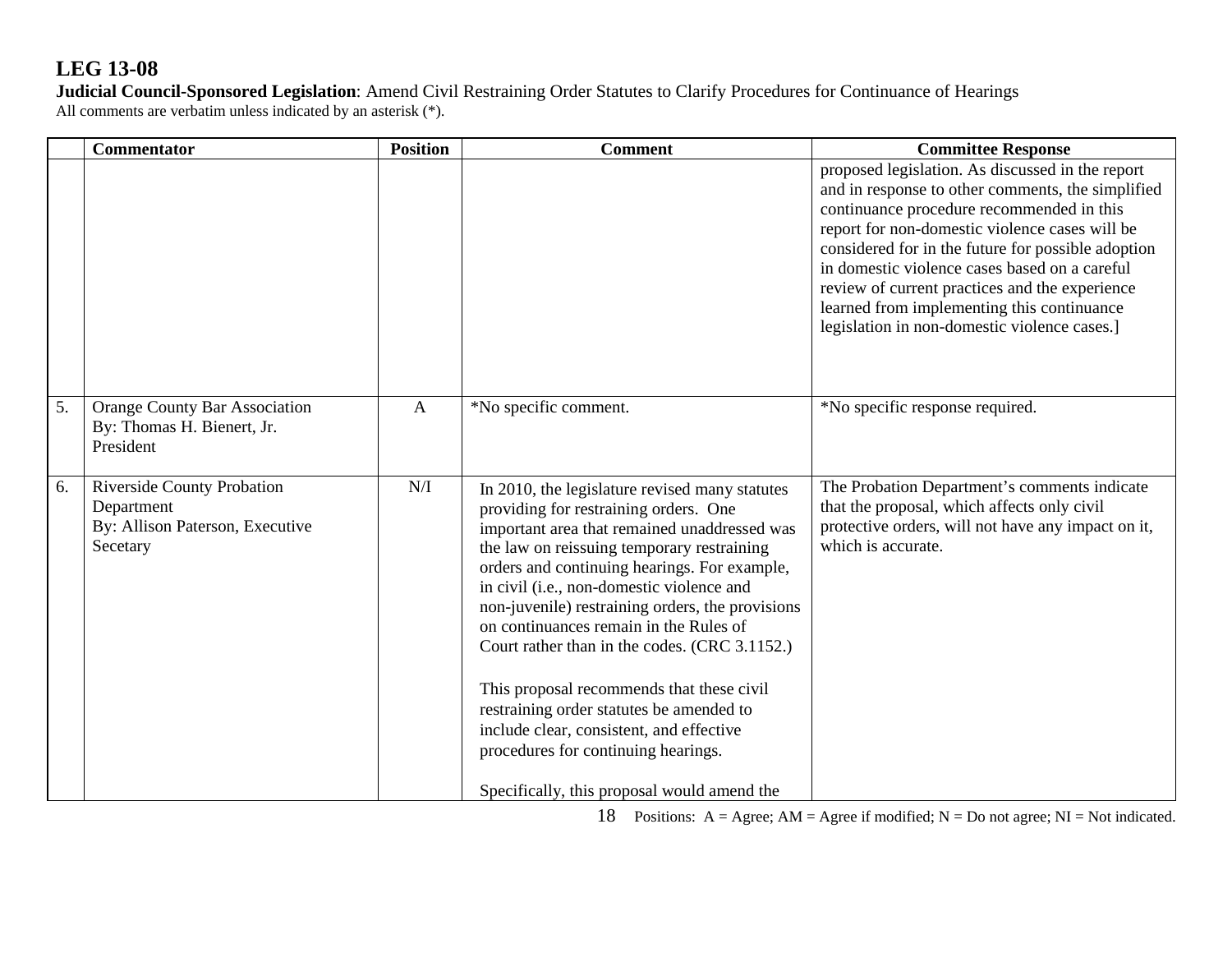**Judicial Council-Sponsored Legislation**: Amend Civil Restraining Order Statutes to Clarify Procedures for Continuance of Hearings All comments are verbatim unless indicated by an asterisk (\*).

| Commentator | <b>Position</b> | <b>Comment</b>                                                                                                                                                                                                                                                                                                                 | <b>Committee Response</b> |
|-------------|-----------------|--------------------------------------------------------------------------------------------------------------------------------------------------------------------------------------------------------------------------------------------------------------------------------------------------------------------------------|---------------------------|
|             |                 | civil restraining order statutes to eliminate the<br>current provisions concerning the re-issuance<br>of temporary orders and replace them with<br>new provisions providing a procedure for<br>continuance of hearings. The new provisions<br>to be placed in each of the restraining order<br>statutes would read as follows: |                           |
|             |                 | 1. Either party may request a continuance of<br>the hearing on a showing of good cause.<br>The court may also grant a continuance on<br>its own motion.                                                                                                                                                                        |                           |
|             |                 | 2. If the court in its discretion grants the<br>continuance, any temporary restraining<br>order that has been granted remains in<br>effect until the end of the continued<br>hearing unless otherwise ordered by the<br>court. The court may modify or<br>terminate the temporary restraining<br>order.                        |                           |
|             |                 | <b>Department Response:</b> This does not appear<br>to impact our department.                                                                                                                                                                                                                                                  |                           |
|             |                 | The request for comment had one specific<br>questions relating to the proposed changes.<br>It is:                                                                                                                                                                                                                              |                           |
|             |                 | Question: Does this legislative proposal<br>appropriately address the stated purpose?<br>Answer: Based upon our limited                                                                                                                                                                                                        |                           |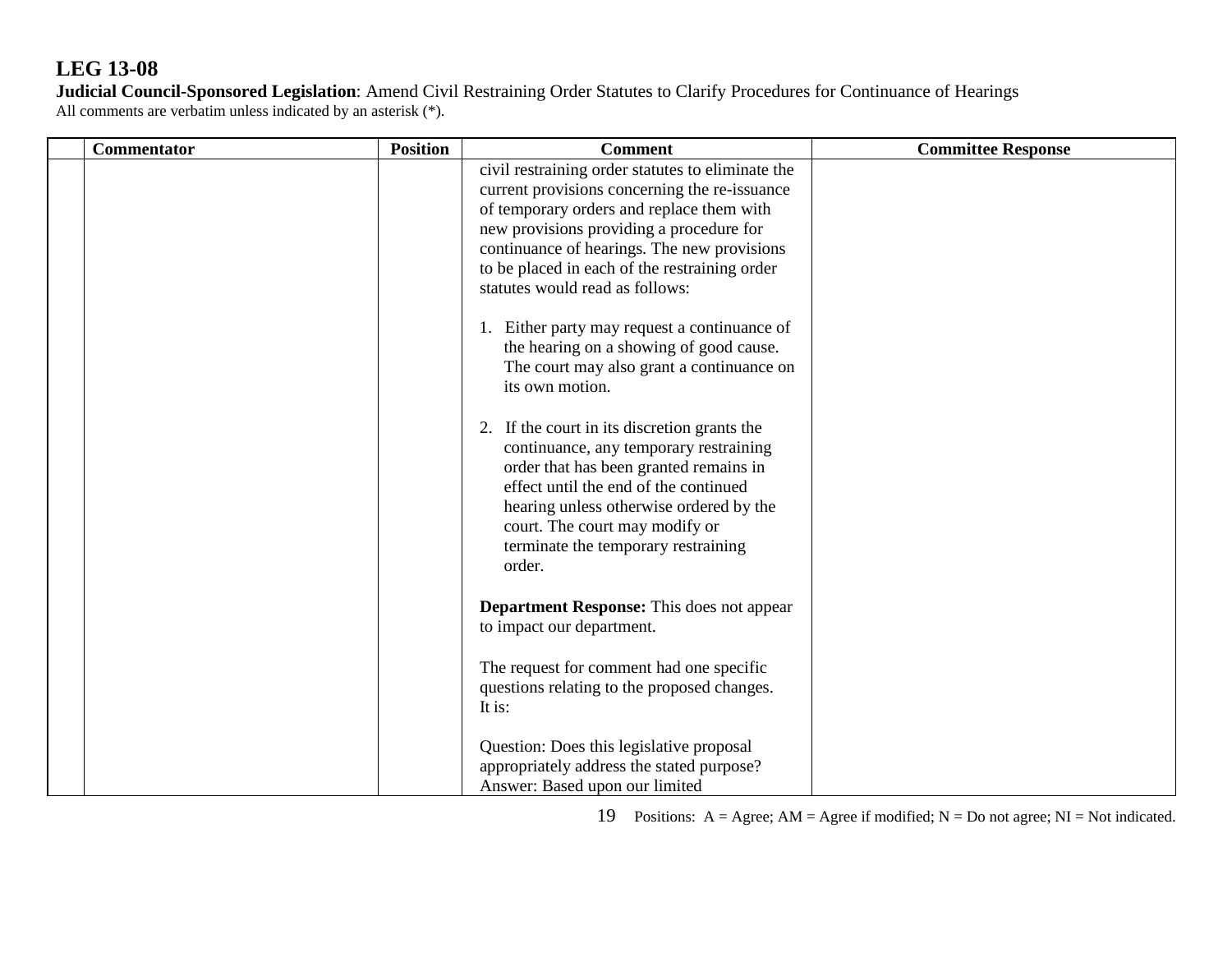**Judicial Council-Sponsored Legislation**: Amend Civil Restraining Order Statutes to Clarify Procedures for Continuance of Hearings All comments are verbatim unless indicated by an asterisk (\*).

|    | <b>Commentator</b>                                                                           | <b>Position</b> | <b>Comment</b>                                                                                                                                                                                                                                                                                                                                                                                                                                                                                                                                                                                                                      | <b>Committee Response</b>                                                                                                                                                                                                                                                                                                                                                                                |
|----|----------------------------------------------------------------------------------------------|-----------------|-------------------------------------------------------------------------------------------------------------------------------------------------------------------------------------------------------------------------------------------------------------------------------------------------------------------------------------------------------------------------------------------------------------------------------------------------------------------------------------------------------------------------------------------------------------------------------------------------------------------------------------|----------------------------------------------------------------------------------------------------------------------------------------------------------------------------------------------------------------------------------------------------------------------------------------------------------------------------------------------------------------------------------------------------------|
|    |                                                                                              |                 | knowledge of civil restraining orders,<br>(they seem to mirror criminal protective<br>orders somewhat), the proposal seems to<br>address its stated purpose.                                                                                                                                                                                                                                                                                                                                                                                                                                                                        |                                                                                                                                                                                                                                                                                                                                                                                                          |
| 7. | State Bar of California<br>Family Law Section<br>Saul Bercovitch<br>FAM, Legislative Counsel | $\mathbf{A}$    | FLEXCOM supports this proposal, as it ensures<br>safety for petitioners seeking orders to prevent<br>civil harassment, workplace violence, private<br>post-secondary school violence and<br>elder/dependent adult abuse by clarifying that<br>the court can extend a temporary restraining<br>order for reasons other than that the restrained<br>party has not yet been served. There are many<br>situations where this might be necessary. The<br>issue might be set for an evidentiary hearing, or<br>either party might have good cause for a<br>continuance as when they or their counsel are<br>sick or otherwise indisposed. | FLEXCOM's support for this proposal and its<br>rationale are noted.                                                                                                                                                                                                                                                                                                                                      |
|    |                                                                                              |                 | Footnote 8 in the Invitation to Comment notes<br>that in 2013 the Family and Juvenile Law<br>Advisory Committee reviewed this proposal and<br>considered whether to also recommend changes<br>to the statutes on reissuances and continuances<br>relating to domestic violence and juvenile<br>protective orders. Although the committee<br>decided to recommend no changes to the<br>domestic violence or the juvenile protective<br>order statutes at this time, the Invitation to<br>Comment notes that the committee will<br>continue to consider possible amendments to<br>those statutes in the future. FLEXCOM               | The Family and Juvenile Law Advisory<br>Committee plans to continue considering similar<br>legislative changes to the family (domestic<br>violence) and juvenile law statutes in the future.<br>If the proposed legislation is enacted an<br>implemented, that committee will have the benefit<br>of the experience with the civil protective order<br>forms in developing its own legislative proposal. |